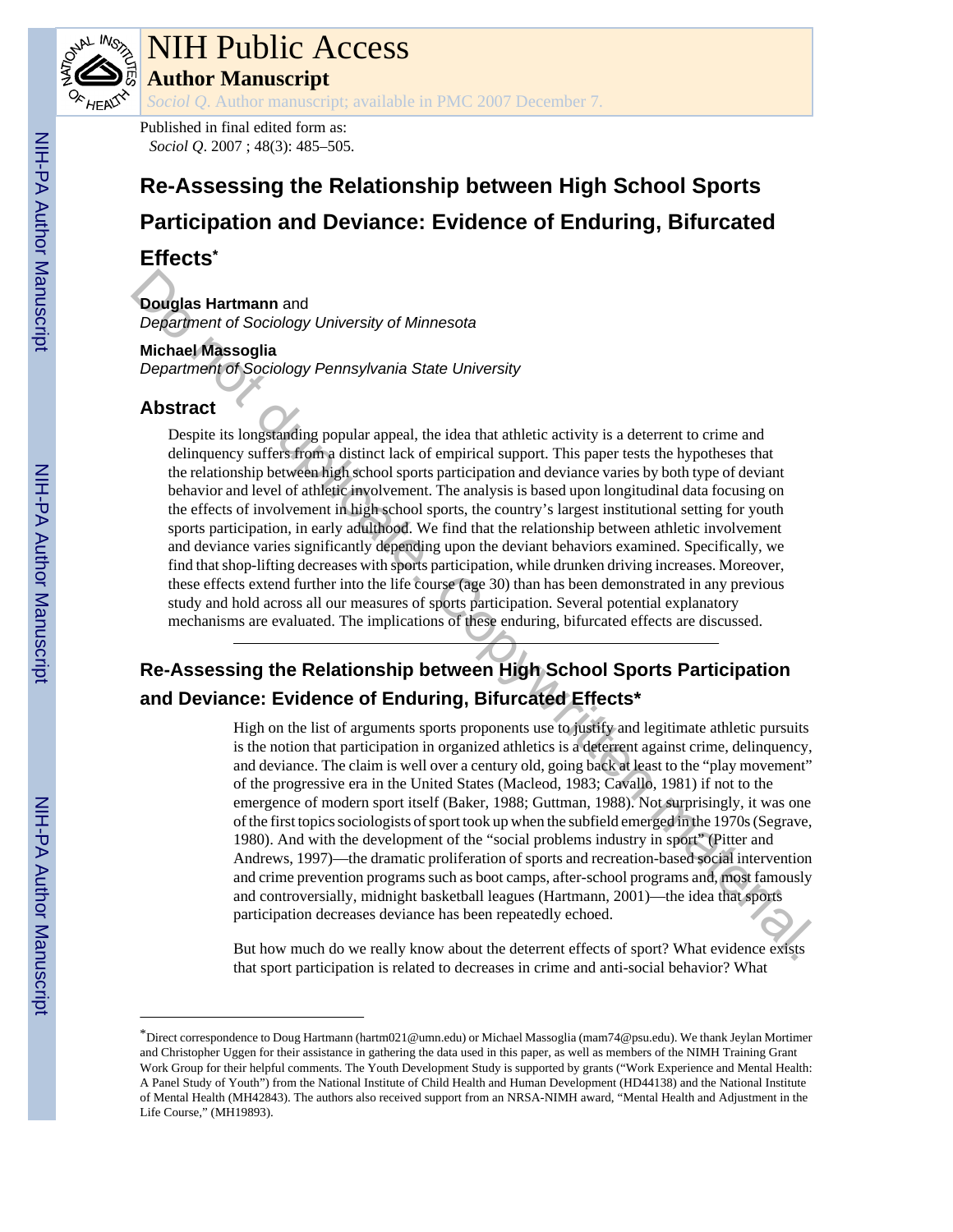mechanisms would account for such relationships if they do exist? And how enduring can we expect such effects to be?

Empirical answers to these questions are surprisingly difficult to come by. The idea was first empirically tested in the late 1960s by the sociologist W. Schafer (1969), inspired by advances in stratification research and the attention that James Coleman (1965James Coleman (1961) devoted to sport in his classic studies of youth and school culture. Building on this foundation, sociologists conducted a series of research projects in the 1970s that appeared to demonstrate a positive relationship (by way of sports decreasing criminal behavior) between participation in sports and delinquency, much as the idealized popular conceptions of sport as a means of deterrence purported (Buhrman, 1977; Landers and Landers, 1977; Segrave and Chu, 1978). In fact, Jeffrey Segrave (1980) considered the proposition that "athletes tend to be less delinquent than comparable nonathletes" to be so well-established that he argued new research needed to focus only on specifying the mechanisms that produced these effects (p. 82).

Inspired by these apparent results, theorists and policy advocates proposed a range of mechanisms that could account for the salutary effects of sport. In recent years, these have ranged from building self-discipline, character, and self-esteem (Ewing et al., 2002; Danish and Nellen, 1997) to reducing boredom and unsupervised leisure time by providing an outlet for aggressiveness and physical activity (Morris et al., 2003; Reid et al., 1994). In the tradition of "control theory" in criminology (e.g. Hirschi, 1969), more sociologically-oriented theorists have offered up explanations that point to social interaction with positive role models, conventional peer groups, and normative institutions such as schools (Spreitzer, 1994; Stark, Kent and Finke, 1987).

Important as this work has been, it is clear in hindsight that the early optimism about sport's deterrent effects was premature. In the 1980s, researchers failed to find any consistent relationships between sports participation and deviance (McCormack and Chalip, 1988; Holland and Andre, 1987). Some suggested that this was a function of data shortcomings and underspecified analytical models in early studies. Because the initial studies were based upon cross-sectional data, it was problematic to test and verify the temporal sequencing of events suggested by deterrence theory. Moreover, any effects that were originally documented were very short term in nature. Finally, it was difficult with available data and methods to disentangle the correlation between sport and delinquency from the class and cultural variables known to select individuals into playing sports in the first place. The depth of the selection problem became especially acute in the subsequent decade as researchers began to document just how closely sport participation was linked to social class indicators such as education, income, and social capital (for advanced treatments, see: Spreitzer, 1994; Larsen, 1994; see also Eitle and Eitle, 2002). The fact determined to the base of the state of power and one state of the means of the first, SPT and the means of the means of the first of the first of the means of the means of the means of the means of the means of th

Surprisingly little empirical research has even addressed these relationships in recent years.<sup>1</sup> To the extent analyses of the links between sports and delinquency can be found, they come in either the context of larger projects relating to leisure time usage and extracurricular activities (Cf. Eccles and Barber, 1999; Osgood et al., 1999; Osgood and Anderson, 2004;Begg, Langley and Moffitt, 1996;Agnew and Peterson, 1989), or general health and well-being studies (Crosnoe, 2002;Baumbert, Henderson and Thompson, 1998;Page et al., 1998;Kokotailo et al.,

<sup>1</sup>One exception has come in the context of program evaluations of the recent wave of sport and recreation-based crime prevention programs, the so-called "social problems industry" in sport; however, efforts at evaluation have been often very limited and lacking in appropriate scientific controls or comparisons (Nichols and Crow, 2004; Witt and Compton, 1997). Thus, the general scholarly consensus is that we still lack reliable evidence as to the effectiveness (or ineffectiveness) of such sport and recreation-based interventions (Mulvey, Arthur and Reppucci, 2004; Sherman et al., 1998). Even strong public advocates of sport and recreation-based interventions have been forced to concede that "there is a lack of robust evidence of the direct impact of sport and physical activity on antisocial behavior and the sustainability of any outcomes" (Morris et al., 2003:2).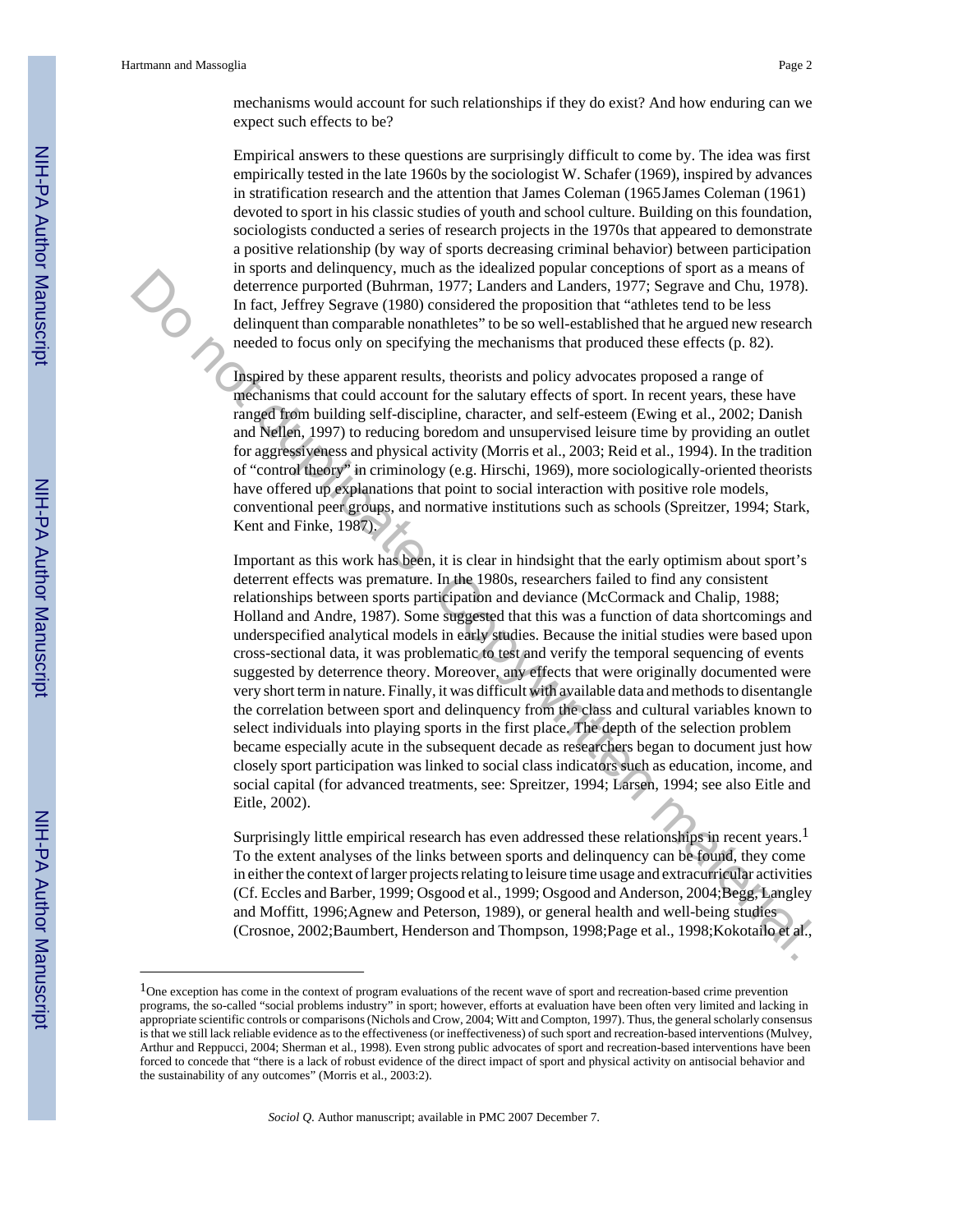1996;Nattiv and Puffer, 1991). Some attention has been given to specific forms of deviant behavior such as substance abuse, but taken as a whole, the results have been uneven and inconclusive. In fact, the flagship journal of the American Medical Association (JAMA) concluded that "studies raise doubts about [the] benefits of athletics reducing unhealthy behavior among adolescents" (Skolnick, 1993).

Such criticisms and concerns have taken on even greater intensity of late as both popular and scholarly critics have pointed out a host of social problems in and around sport that would appear to undermine the basic tenets of sports deterrence theory. These have included increased use and abuse of performance-enhancing drugs and illicit drug use (Eitle, et al., 2003; Miller et al., 2002; see Ewing, 1998 for an exceptional argument on the link between sport participation and marijuana use), risky sexual behaviors and contraceptive use (Miller et al., 1999), and perceptions of increased violence, domestic abuse, aggressiveness and criminal behavior of professional athletes (Messner and Stevens, 2001; Benedict and Yager, 1999; Benedict, 1997). The cumulative effect of these critiques has not only called into question the notion that sport is a deterrent to delinquency but has also led to the more radical suggestion that sports may actually facilitate and promote anti-social behaviors. Feminist critiques of the hyper-masculine orientation of sport have played a key role in sensitizing research to this possibility (Cf. Burstyn, 1999; Birrell and Cole, 1994; for a recent empirical treatment, see: Kreager, 2004), as has Zuckerman's (1994) work on how thrill-seeking activities can create a sense of invincibility or belief in being above the law. Indeed, the sport sociologist Eric Dunning has gone so far as to claim that the sports world is best characterized as having a bifocal, dualistic culture composed of clashing "Epicurean" and "Dionysian" forces that foster both pro-social, normative effects as well as less desirable, more narcissistic, and socially dysfunctional outcomes (Dunning and Waddington, 2003; see also: Eitzen, 2003).2 os ani above on personuance-sunable and matter and the include to choose the sector and the properties of the paper the paper and the properties of the paper and the properties of the sector and the properties of the secto

In light of these contradictory theories and equivocal evidence, we suggest the need for a new conceptual model of the relationships between sports participation and delinquency—one that allows for the possibility of both positive and negative effects, and that in addition explores the factors and conditions that shape these differential trajectories. Some of the factors a full version of this model would contain include: different types of delinquent behavior; the level, intensity and type of athletic participation; the socio-institutional context under which sport was practiced; and peer group influences and interactions.

A great deal of speculation could be offered up at this point about how these various factors and circumstances might combine to dictate or mediate the impact of sports participation on various forms of deviance and delinquency (and the direction of these relationships). We will not, however, elaborate such a broad theoretical framework abstractly. Instead, our goal in this paper is to conduct an analysis of two key elements of a basic, bifurcated model: namely, that sport produces both pro-social and anti-social behaviors and that these two-way effects vary by type and intensity of athletic involvement.

In the remainder of the paper we explore the empirical evidence for these hypothesized bifurcated effects focusing on high school sport participation and its impacts into young adulthood. Given over seven million youth, representing slightly more than half of all students

<sup>2</sup>Criminologists and economists have not explicitly theorized the sports-deviance link as far as we are aware. However, if sport is treated as part of the larger landscape of after-school activities or structured (and unstructured) leisure time, mechanisms and theories from other work correspond to Dunning's bifocal model. For example, using measures of relatively minor criminal behavior similar to those used in this paper, Hirschi (1969) argued those more involved in conventional activities were less likely to participate in illegal behavior. Other theoretical work on routine activities (Cohen and Felson, 1979) argues daily patterns of behavior and interaction are associated with criminal offending. In a series of works, Osgood and colleagues advance this tradition by concluding that individuals with more unstructured social time were likely to be involved in criminal behavior (Osgood et al., 1996; Osgood and Anderson, 2004). On the other hand, economists Jacob and Lefgren (2003) have suggested that sports-based after school programs can serve to exacerbate delinquency through negative peer effects.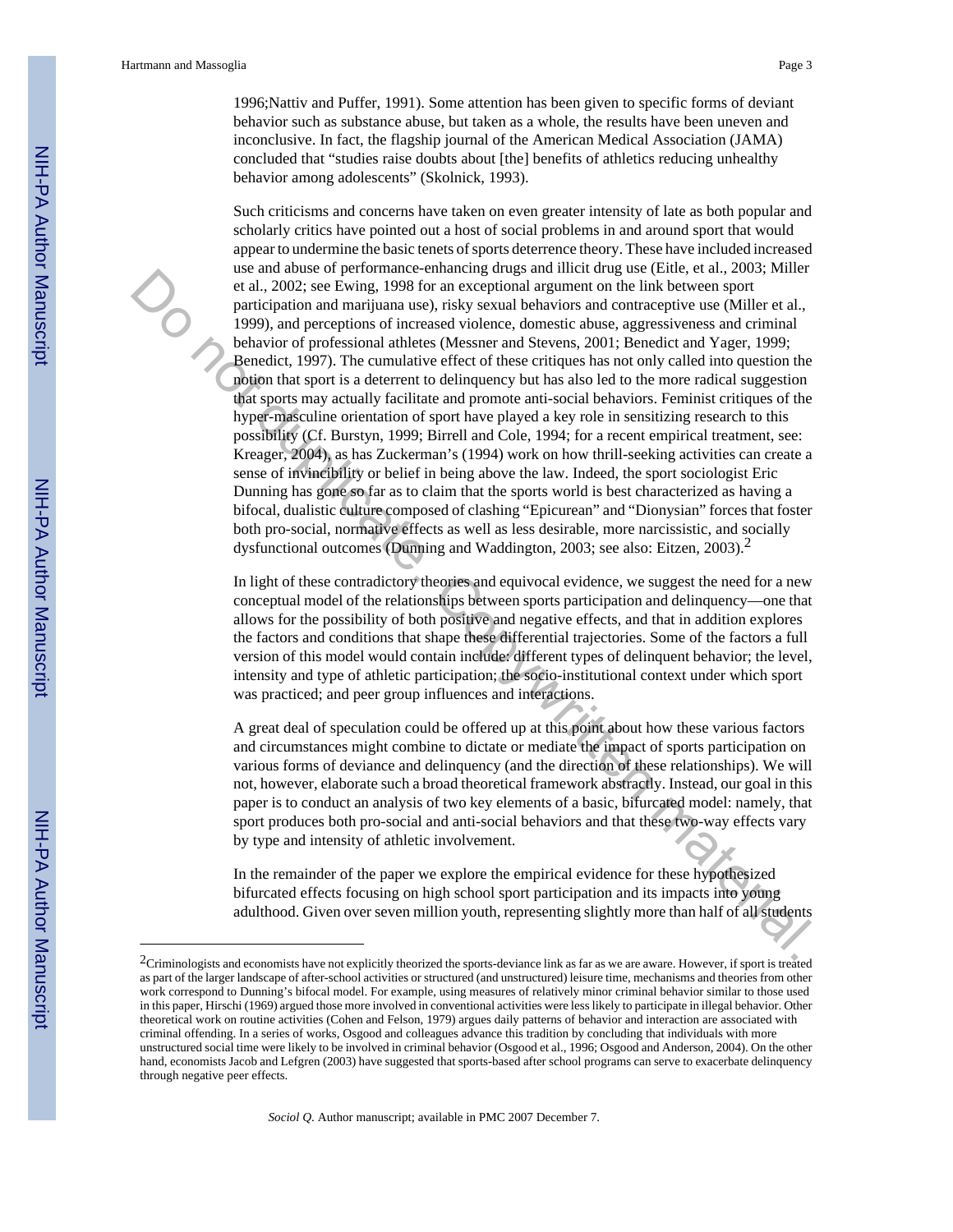enrolled in public high schools, participate in some type of interscholastic sports program (National Federation of State High School Associations Report, 2004; United States Department of Education, National Center for Education Statistics Report, 2005), high school sports participation is the cornerstone of youth sport culture in the United States and a benchmark institutional site for assessing the relationship between sport and later life outcomes. Assessing the long term impacts of high sports participation is thus an important first step toward a more thorough analysis of the old and still politically salient question of whether and how sports participation is related to later crime and deviance. Baseline findings on this topic may also contribute to more general theories about the (variable) social impact of sport, the meaning of deviance, and the relationship between the two.

The paper proceeds as follows. First, we introduce the longitudinal data set on which our analysis is based and the measures and methods used for analysis. Second, we present our findings, which indicate significant relationships between sports involvement in high school and various measures of social deviance into early adulthood. Finally, we discuss the implications of these results for theory development and future research, as well as for program design and public policy formation.

### **DATA and MEASURES**

To assess the lasting impact of high school sports, we use data from the Youth Development Study (Mortimer, 2003). The Youth Development Study (YDS) is a longitudinal survey of 1000 young men and women in Saint Paul, Minnesota. The respondents were selected randomly from a list of enrolled 9<sup>th</sup> grade students in the Saint Paul school district. During high school, surveys were administered in classrooms and subsequent surveys were administered by mail. Respondent attrition has been relatively low, with over 75% (n=763) of the respondents remaining in the survey through the most recent wave of data collection, wave 13 (for more information on panel data attrition in the YDS, see Mortimer 2003:37–43). In this analysis, we included respondents who had full information on all the variables selected in our specifications. Beginning in 1988, when respondents were freshmen in high school, individuals were asked about a range of work and school dimensions, sports activities, social activities, family relations, and delinquent involvement. At the time of the data collection, 2002, respondents were ages 29–30. The descriptive statistics for all variables are presented in Table 1. sport, the meaning of deviatine, and the relationship between the two.<br>The pape proceeds as follows. First, we introduce the longitudinal data set on which our<br>matysis is hased and the measures and methods used for analysi

For our dependent variables, we use multiple measures of crime. Our first measure, total delinquency at age 29–30, is a summary scale of a range of delinquent behaviors: the number of times in the past year respondents report involvement in fighting or hitting someone, drunk driving, shoplifting, workplace deviance, and providing alcohol to minors. Possible responses ranged from 0 to 5 or more for each item; these items were then summed to form the scale score. To test prior theoretical assertions on bifurcated effects, we also conducted item specific analysis of any participation in shoplifting and drunk driving.

To assess the relationships among social background, sport, and later anti-social behavior, the analysis includes gender, race, educational attainment, marital status, employment status, and whether the respondent had children. Additionally, the models include a global assessment of civic orientation (coded 1 for those who felt it was very or extremely important for them to participate as a citizen in the community). Moreover, because theft may be a function of financial need, and drunk driving may be associated with socialization patterns, we account for financial independence (Table 3, predicting shoplifting) and the amount of time respondents spend socializing with work friends (Table 4, predicting drunk driving) in the appropriate models.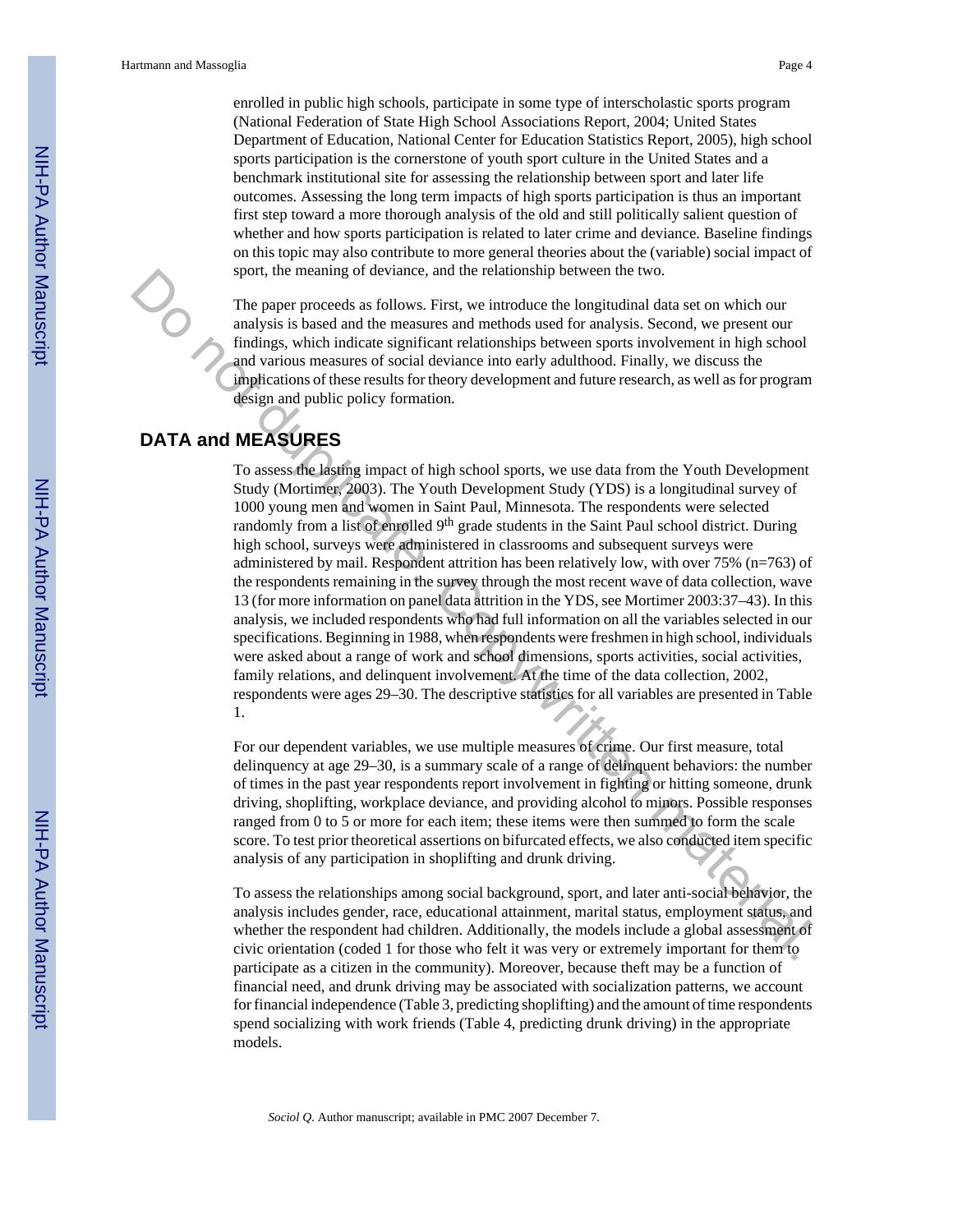We also included several variables that theorists and previous researchers of the pro-social outcomes of sport have suggested may mediate the relationship between sport and crime. Perhaps the most familiar of these include self-esteem and locus of control, both of which are believed to increase with sport involvement and which, in turn, have deterrent effects on deviant behavior. The Youth Development Study measures both self-esteem and control orientation, and these indicators are included when estimating the impact of sports involvement on later behavior. Because prior research speculates that family background variables may be responsible for the relationship between sport and behavior (Cf. Fejgon 1994; Eitle and Eitle 2002), parent's education level is included in analysis.

Any lasting impact of sport may also result from the time management skills or networks accrued through sport involvement. It may be, for instance, that sport involvement limits deviance by restricting the amount of time individuals have for unstructured activities. Conversely, involvement in sport may increase involvement in crime by affording individuals a network of possible collaborators. To account for these possibilities, the analysis has a contemporaneous indicator of the amount of time (in hours per week) respondents participate in athletic/club activities. Finally as a key predictor on the crime side, we included measures of prior criminal behavior using lagged measures of deviance while in high school.3 Accounting for earlier crime helps parcel out unmeasured heterogeneity that may bias the estimates of the sport-crime relationship. Any lasting impact of sport may also result from the time management skills or networks<br>account through partit mode bond man, in may be, for image that sport involvement limits<br>convenely, involvement in sport material. Th

Prior criminological and sociological work has concluded that civic, peer, and criminal involvement, as well as social-psychological and life course variables are significantly associated with later illict and conforming behavior (Osgood et al., 1995; Sampson and Laub, 1993; Warr, 1993; Uggen, 1998).<sup>4</sup> In sum, when modeling the sport-crime relationship our analysis specifically considers some of many of the known predicators of crime and many of key mechanisms used to explain a relationship between sport and later crime (e.g., self-esteem).

Our focal independent variables include three different retrospective measures of high school sports participation. One is a dichotomous measure of whether the respondents were involved in any high school sports. Our second measure captures the intensity of sport participation by measuring the amount of time respondents participated in high school sports, ranging from 0 to 4 years. Third, we tap the salience of athletics with a question asking respondents how important sports were to them in high school. Possible response categories ranged from 0 (not important at all) to 4 (extremely important).

While retrospective data have certain limitations, the YDS has unique features and strengths that enable an assessment the relationship between dimensions of high school sports and adult anti-social behavior. First, to our knowledge, no other data set measuring the different dimensions of sport participation have been available in a longitudinal study that also contains appropriate crime indicators.<sup>5</sup> Second, the YDS data extend well into early adulthood and thus provide an opportunity to test the long-term implications of sport participation. In fact, given the number of youth involved in sports and the scarcity of research on the lasting importance of sports, an assessment of the long term impact of sport may be the most important policy and academic contribution of the analysis. Finally, as evidence of the quality of the data, it is worth

 $3$ On the YDS, the high school crime indicators are measured as dichotomous indicators. Thus, the general deviance in high school is a variety scale.<br><sup>4</sup>Age is not controlled because all respondents were in the same grade when the survey started and are therefore approximately the same

age.<br><sup>5</sup>Some data have measures of both sport and crime, for instance the National Longitudinal Study of Adolescent Health, yet the data do

not extend as far into the life course as the Youth Development Study. Other data, for instance High School and Beyond, extends further into the life course, but does not have developed measures of crime (for more information on these data, see Krueger 2004., Fejgin, 1994).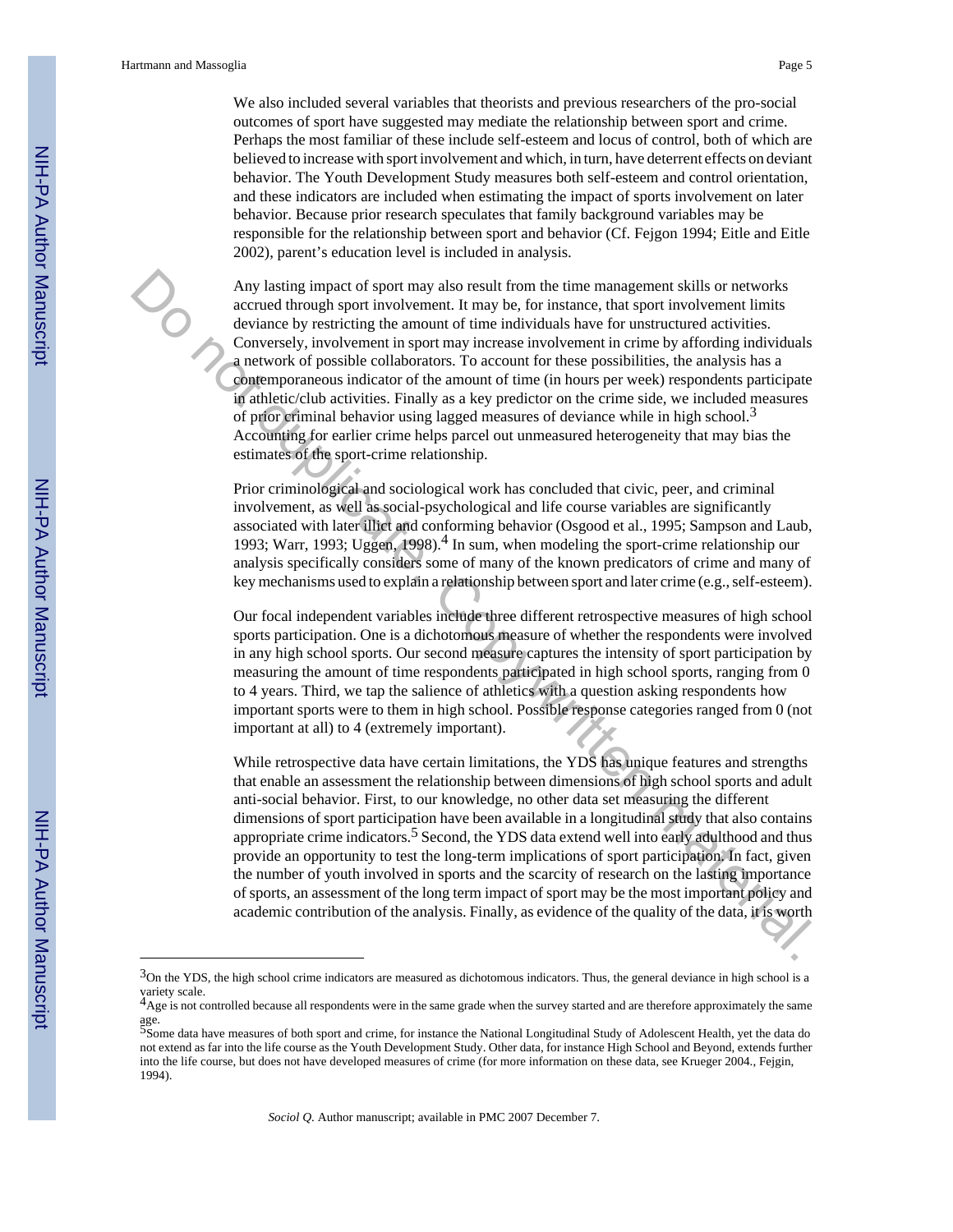noting that a host of prior work has used the YDS to examine both criminal and illicit behavior during both adolescence and the transition to adulthood. (e.g. Johnson, 2005;Staff and Uggen, 2003; Uggen, 2000; Uggen and Janikula, 1999).

To conduct these analyses, we estimate a series of models to examine the relationship between measures of high school sports participation and various measures of deviance at age 30. The results of these analyses allow us to derive several meaningful inferences about the relationship between high school sports participation on deviance in early adulthood.

#### **RESULTS**

We began by estimating the relationship among three measures of high school sports participation on our aggregate indicator of overall deviance in early adulthood (ages 29–30).

The results of these models—reported in Table 2—are not encouraging for proponents of the traditional sport-as-deterrent-to-deviance hypothesis. The relationship between crime and other variables in the model is generally consistent with the patterns established in previous general studies that have not included sport variables. For instance, marriage decreases crime while prior delinquency is significantly associated with current deviance. The positive association between employment and crime is no doubt affected by including workplace deviance in our composite measure of adult crime. Given the age of the sample, workplace deviance is clearly an importance dimension of adult anti-social behavior. However, regardless of how involvement in sports is measured, it appears unrelated to a composite indicator of adult deviance. Specifically, no statistically significant relationship between sport participation and deviance exists for any of the three measures of athletic involvement—participation, intensity, or salience. **NESOLE IS**<br>We began by estimating the relationship among three measures of high school sports<br>participation on our aggregate indicator of overall deviates in early adulthood (ages 29–30).<br>The neutro of these mudels —repo

Informed by our prior theoretical assertions about the multiple and potentially bifurcated impacts of sport participation, item specific analysis of our composite dependent variable was then undertaken. In this phase of analysis, models were specified to explore the relationship of sports participation with select component parts of our aggregate deviance variable. This analysis revealed several significant, long-term relationships. Importantly, however, these relationships were not unidirectional but rather worked in contrasting directions depending upon the type of behavior being analyzed. In short, some indicators of deviance exhibited a "positive" (decreasing later deviance) relationship with sports participation, while others demonstrated a "negative" (increased later anti-social behavior) pattern—results which cancel each other out in the model using a summary scale of delinquency.

Exploratory analysis with minimal controls indicated stark differences in how sports participation impacted deviant behaviors well into early adulthood. In particular, there was evidence that sports participation increased some types of anti-social behavior (speeding, driving drunk, angry or violent behavior at work), while decreasing other types of crime (shoplifting, work fraud, minor citations such as parking violations).6 The relationship between high school sport participation and later-life drunk driving and shoplifting were the strongest and most consistent in these data. As a result, further analysis was conducted to assess the nature and strength of these relationships.

Table 3 reports logistic regression estimates of the effects of three measures of sports involvement on adult shoplifting. In contrast to the initial composite model, these results are precisely the sort that deterrence theorists would predict: namely, that measures of high sports involvement are inversely related to likelihood of shoplifting at age thirty. While the

<sup>6</sup>Available upon request

*Sociol Q*. Author manuscript; available in PMC 2007 December 7.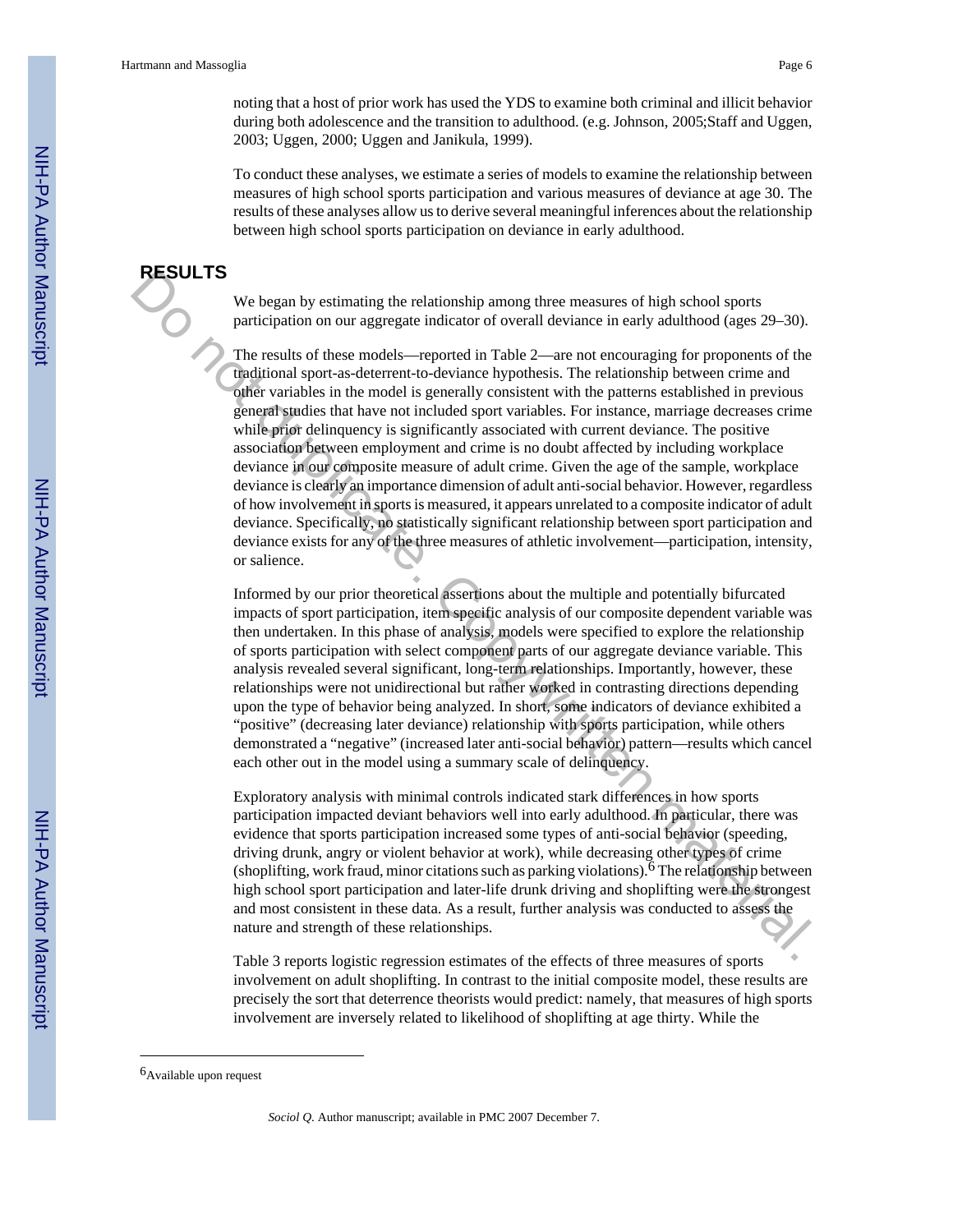To further highlight and better represent these relationships, we transform these logitistic regression estimates into percentage increases or decreases in the likelihood of committing crime. Transforming the logistic estimates in this fashion shows that for each unit increase in the number of years in high school sport— for instance the difference between participating two years instead of one, or three years instead of two—there is a 24 percent decrease in the likelihood of shoplifting (logit −.279: Table 3, model 3). Moreover, as opposed to those who did not participate at all, those involved in high school sports for four years are 68 percent less likely to report having shoplifted at age thirty. This pattern is also evident for the measures of sports importance (Table, 3 model 2): for each unit change in sports importance, there is a 26 percent (logit −.301) decline in the likelihood of self-report shoplifting at age thirty. On the extreme ends of the response scale, individuals who report that sports were extremely important to them are 60 percent less likely to shoplift than those who did not consider sports at all important to them in high school.

Thus, the estimates presented in Table 3 indicate that the effects of high school sports are evident more than a decade after the end of high school and, in contrast to the non-significant findings for a general indicator of deviance, provide powerful evidence that sports can produce lasting and long term pro-social effects. These effects are found even when controlling for prior criminal behavior, social background and social-psychological processes commonly thought to be associated with both sport participation and crime.

The beneficial effects of high school sport on adult shoplifting directly contrast with the estimates found for drunk driving.

As shown in Table 4, there is clear and consistent evidence that involvement in high school sport is associated with an *increase* in adult drunk driving. Though the inverse of the models presented in Table 3 on shoplifting, these relationships are present even when controlling significant processes such as prior crime, social background and patterns of socialization, and social psychological processes, and hold once again for all three measures of athletic participation.

The analysis indicates those who participated in varsity or junior varsity sports are approximately 65 percent (logit .502) more likely to report having driven drunk in the last year. Additionally, for each unit change in how important respondents viewed high school sports, they are 20 percent (logit .182) more likely to drive drunk and for each additional year of participation in high school sports, respondents are 19 percent (logit .174) more likely to report drunk driving at age thirty,. In fact, relative to those who did not view sports as at all important, those who view sports as extremely important are 74 percent more likely to report driving drunk in the past year, and relative to those who did not play high school sports, those who participated for four years are twice (101 percent) as likely to report drunk driving in the last year. In short, rather than deterring future drinking and driving, participation in high school sport appears to support or facilitate the behavior. Solven the method and the state in the state in the best in the best in the best in the state of the method of the method of self-report shopping in the method of process report in the method of process reaches that we are

In sum, the results presented in Tables 2, 3, and 4 demonstrate that broad, unidirectional claims about the effects of high school sports are difficult to support. Instead, we find evidence of both positive and negative adult outcomes. These relationships are present even when statistically controlling for relevant background variables as well as prior and contemporaneous criminal behavior and prior measures of orientation to civic involvement. Nor can they be explained by traditional social-psychological factors or social background variables. Moreover, these relationships are consistent across multiple measures of both sports involvement, and, perhaps most significantly, they reach considerably further into the life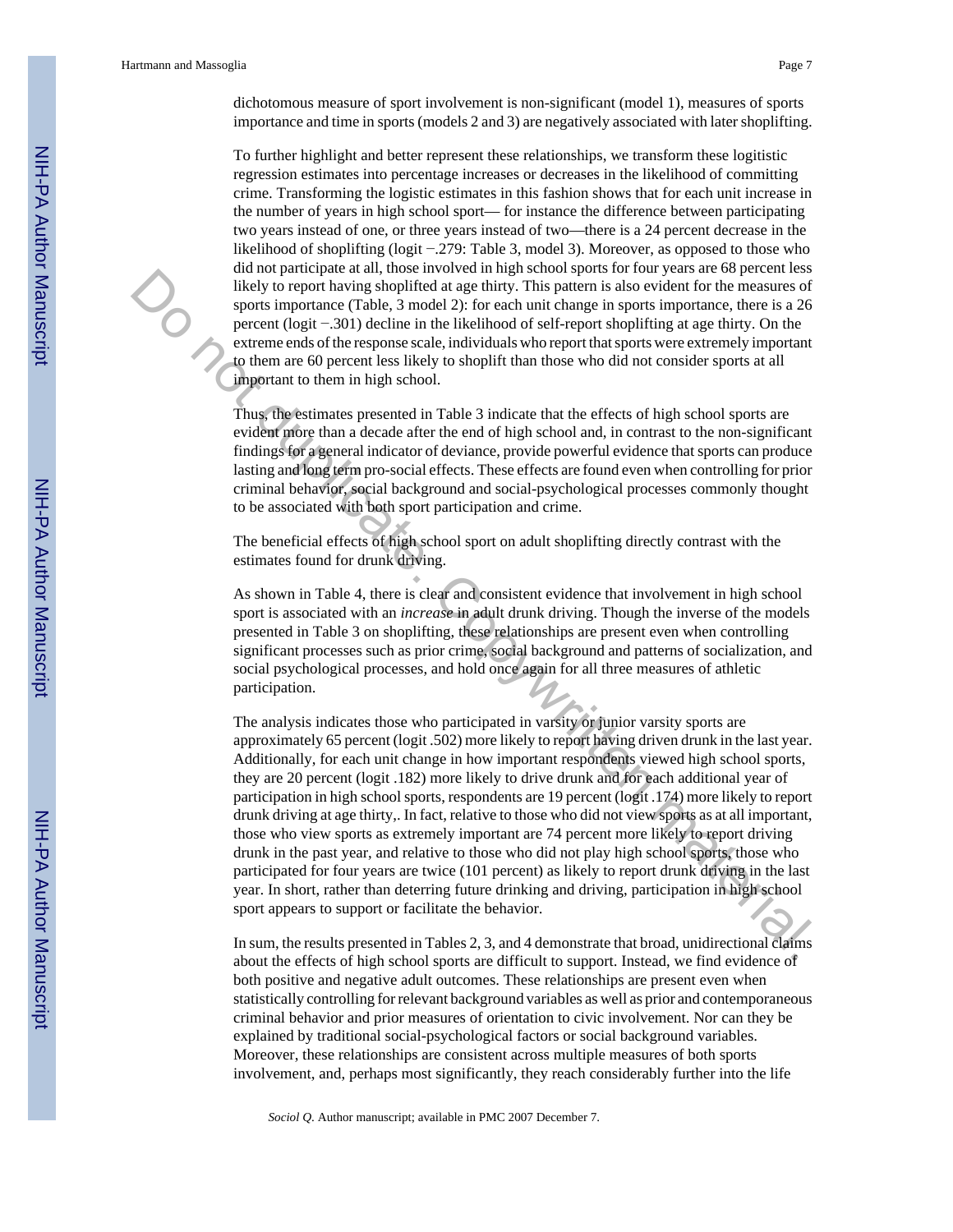course than has been documented in any previous studies of the relationship between sport and later-life outcomes and behaviors (even that which has focused on unidirectional processes and claims). The consistency and magnitude of our findings indicates that high school sports participation plays an important role in understanding some types of adult delinquent behavior, and that this role varies dramatically depending upon the specific social behaviors under consideration.

#### **DISCUSSION AND CONCLUSION**

The main findings of this analysis of the relationship between high school sports participation and deviance are two-fold. First and perhaps most basic, high school sports participation is significantly and consistently associated with deviant behaviors—specifically, drunken driving and shoplifting—and this relationship extends much further into the life course than has been documented previously. Here it is important to note that these relationships hold for three different measures of sport participation, in spite of controls for competing determinants of deviant behavior ranging from prior criminal behavior and civic engagement to social background and psychological characteristics. This in itself is an important result, one which suggests that the impact of sports participation is more powerful and long lasting than previous researchers have found or even dared to consider. However—and this is the second main point —these effects are not of a single, unidirectional nature; rather, both negative (for shop lifting) and positive (for drunk driving) relationships exist. The tendency toward some deviant behaviors appears to be mitigated by involvement in sport, while the tendency toward others is accentuated. These bifurcated results imply that the relationship of sport participation to social deviance (and conformity) is not only strong but complex and multifaceted. The main throughout that the treatmons of the treatmons of the treatmons of the significant properties and a stylene and the significant with deviating the material of the significant with the significant with the signific

The significant but bifurcated long term impacts of high school sport participation have important implications for theory, future research and public policy. On the theory front, the implications are fairly straight forward: scholars must move beyond simplistic arguments about sport facilitating *either* deviant *or* normative behavior toward developing more nuanced theories of the relationship between athletic activity and deviant behavior. This study, of course, is based upon the presupposition that such theories are best developed on the basis of empirical research. Future research has at least two contributions to make.

First and most basic, future research will need to validate and confirm the long-term, bifurcated results found in this study. This will require, among other things, making use of other, larger or more nationally representative data sets as well as employing more sophisticated analytical techniques such as propensity matching models or advanced selection correction models. The latter, in particular, would allow researchers to make greater causal inferences on the lasting impact of sport participation on adult behavior.

Next research would be well served to analyze and further specify the mechanisms that produce such divergent effects. The present analysis provides some guidance on this point. For example, as discussed, some scholars have recently postulated that the effect of sports participation in curbing criminalactivity is through the immediate structure and time demands such activities impose, and the notion that sport contributes to the development of normative psychological traits and qualities has long been championed by advocates of athletics. Neither would appear to be supported by our findings. In the latter case, we see no empirical evidence of the impact of psychological measures mediating the relationship between sport and later behavior; and while time use/social control theories may be appropriate for explaining a relationship between sport and deviance prevention in adolescence, this perspective is clearly inadequate as an explanation for the long term effects presented in this paper.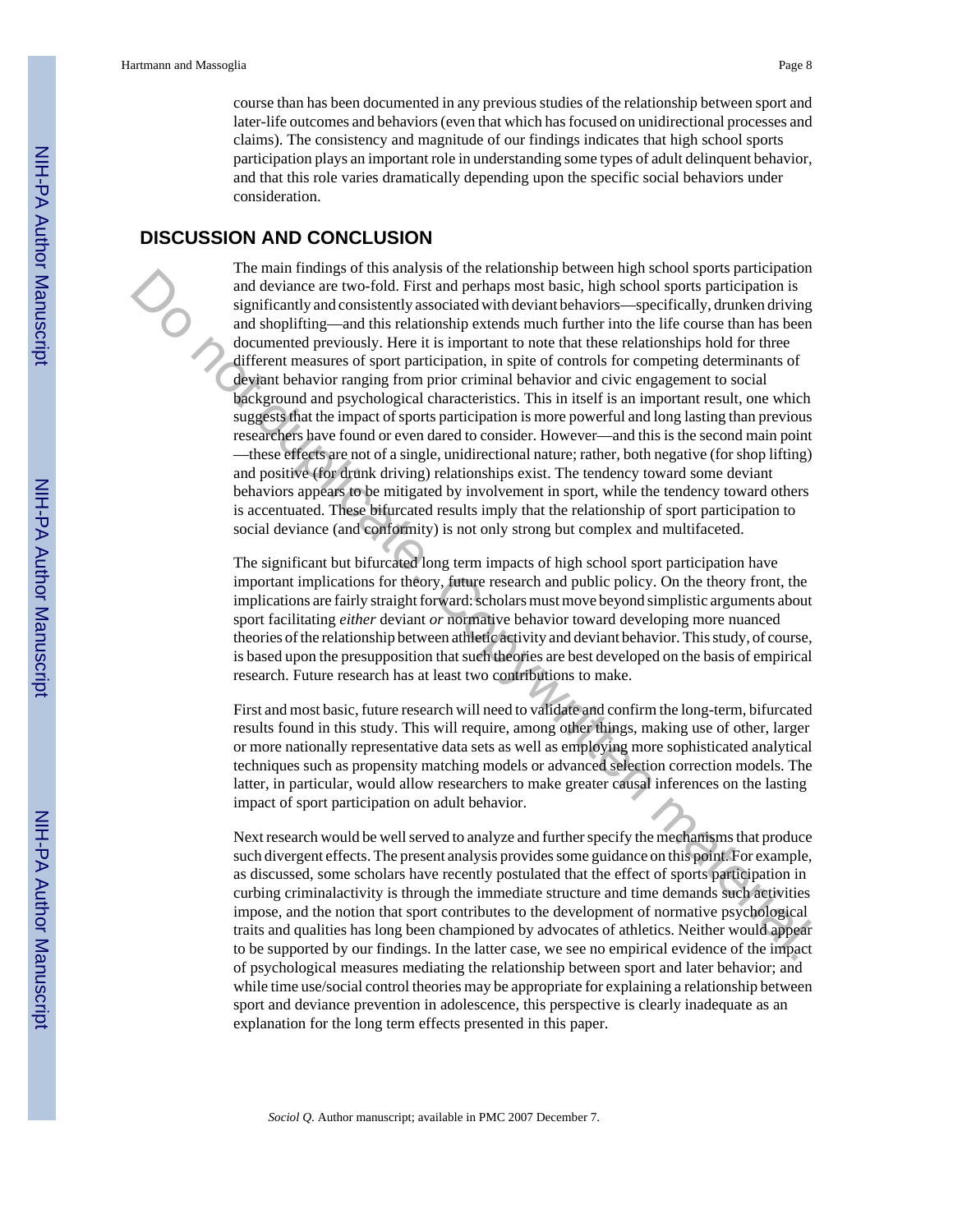Unfortunately our models offer little empirical assistance in the way of interpreting the more deviant forms of behavior that also appear, *contra* long-standing deterrence claims, to be associated with sports participation. It does not appear inconsistent with the available evidence to suggest that the aggressive and overtly masculine competitive culture of some sports (Hartmann, 2003a; Sabo, 1994; Messner, 1992; Fine, 1987) may be at the root of much of the violence, drug use (both illicit and performance enhancing), and sexual aggression seemingly associated with sport. Similarly, we believe that the thrill-seeking, hyper-physical nature of contemporary athletics likely has a good deal to do with the relationship between sport participation and drunk driving. And it is impossible to rule out the claim that the social status of athletes and athletics may create in some young athletes a sense of entitlement and belief that they are above the law.

These considerations gives rise to the question of why the more problematic or exaggerated aspects of sporting culture are ascendant for some behaviors and not others. Part of the empirical answer to the question, we believe, will have to do with the fit between particular characteristics of sport and the experiential dimensions and societal legitimacy of various forms of social behavior. It may also involve the variability of peer group influences as they are structured in and mediated through sports settings. Additionally, we believe that the different contexts and conditions under which sport is engaged may also play an important role in understanding how sport participation is related to later deviant behaviors, and perhaps even to the conceptualization and construction of deviant behavior itself. As these various factors are analyzed empirically, the ultimate question will be whether the diverse relationships between sports participation and deviance can be explained by a general, unified theory (that can accommodate empirical variations) or whether these divergent effects reflect fundamentally different underlying mechanisms that require a more multi-dimensional model. or attackes and attackes may create in some young attnetes as easte or entitiement and other<br>that they are above the law.<br>These considerations gives rise to the question of why the more problematic or exaggerated<br>approxima

Here it is worth noting that deviance scholars would surely profit from the extensive research on the relationship between sports participation and pro-social outcomes such as educational aspirations and attainment. Arguably the most studied and empirically mature topic in the entire subfield of sport sociology (for recent and representative examples, see: Eitle and Eitle, 2002; Fejgin, 1994; Melnick, Sabo and Vanfossen, 1993), research on the relationships between educational outcomes and sport participation has yielded important theoretical and methodological innovations. These include the impact of variations in sport experiences (McCormick and Chalip, 1988; Chalip et al., 1984), the mediating effects of identity (Crosnoe, 2002), gender (Miller et al., 1999), and social context (Guest and Schneider, 2003; McNeal, 1999) on various social attainment and achievement markers.

The implications of our initial findings for sport policy and sport-based risk reduction program design and implementation are also considerable. At a very basic level, the finding that multiple indicators of sports participation are significantly associated with various forms of anti-social behavior well into early adulthood should warn sport policy makers and administrators against complacency—either in terms of assuming that their services will continue to be valued or that competitive physical activities will automatically benefit the young people who participate in them. The bifurcated findings presented here would appear to be particularly salient for the wealth of sports-based social outreach, intervention, and risk-prevention programs that have been constructed in recent years under the rubric of social intervention, risk prevention, and public safety. Our results clearly indicate that sport is not inherently or automatically a positive social force—its impact likely depends, therefore, both upon how the program is put into practice and on the specific types of anti-social behaviors that are being investigated. This puts the emphasis, we believe, on creating sports opportunities that are structured so as to accentuate the pro-social tendencies of sports activities, on the one hand, and to try to mitigate against the more problematic outcomes, on the other hand, that also exist. Not to attend to these realities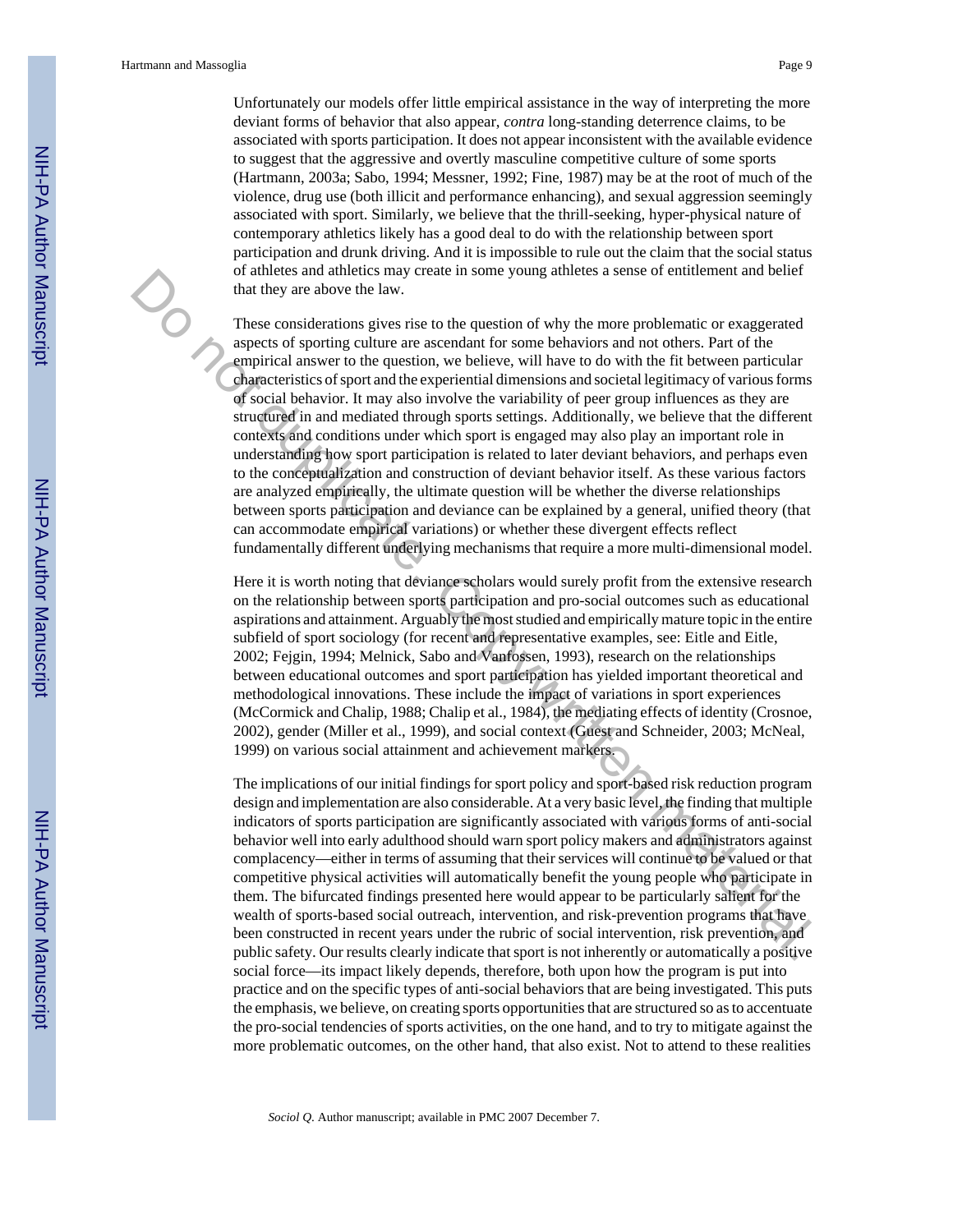is to run the risk of reproducing and perpetuating the very behaviors sports proponents and policy makers purport to prevent.

#### **References**

- Agnew, Robert; Peterson, David M. Leisure and Delinquency. Social Problems 1989;36:332–50. Baldwin CK. Theory, Program and Outcomes: Assessing the Challenges of Evaluating At-Risk Youth Recreation Programs. Journal of Park and Recreation Administration 2000;18:19–33.
- Baker, William J. Sports in the Western World. Urbana: University of Illinois Press; 1988.
- Baumert PW, Henderson JM, Thompson NJ. Health Risk Behaviors of Adolescent Participants in Organized Sports. Journal of Adolescent Health 1998;22:460–465. [PubMed: 9627816]
- Begg, Dorothy J.; Langley, John D.; Moffitt-Terrie. Sports and Delinquency: An Examination of the Deterrence Hypothesis in a Longitudinal Study. Journal of Sports Medicine 1996;30:335–341.
- Benedict, Jeff. Public Heroes, Private Felons: Athletes and Crimes Against Women. Boston: Northeastern University Press; 1999.
- Benedict, Jeff; Yager, D. Pros and Cons: The Criminals Who Play the NFL. New York: Warner Books; 1999.
- Birrell, Susan; Cole, Cheryl L., editors. Women, Sport and Culture. Champaign, IL: Human Kinetics; 1994.
- Buhrman HG. Athletics and Deviance: An Examination of the Relationship between Athletic Participation and Deviant Behavior of High School Girls. Review of Sport and Leisure 1977;2:17–35.
- Burstyn, Varda. The Rights of Men: Manhood, Politics and the Culture of Sport. Toronto: Toronto University Press; 1999.
- Cavallo, Dominick. Muscles and Morals: Organized Playgrounds and Urban Reform, 1880–1920. Philadelphia: University of Pennsylvania Press; 1981.
- Chalip, Laurence, et al. Variations of Experience in Formal and Informal Sport. Research Quarterly for Exercise and Sport 1984;55:109–116.
- Coakley, Jay. Using Sports to Control Deviance and Violence among Youths: Let's Be Critical and Cautious. In: Gatz, Margaret; Messner, Michael A.; Ball-Rokeach, Sandra J., editors. Paradoxes of Youth and Sport. Albany, NY: SUNY Press; 2002. p. 13-30.
- Cohen, Lawrence E.; Felson, Marcus. Social Change and Crime Rate Trends: Routine Activity Approach. American Sociological Review 1979;44:588–608.
- Coleman, James C. Adolescents and the Schools. New York: Basic Books; 1965.
- 1961The Adolescent Society: The Social Life of the Teenager and Its Impact on EducationNew YorkFree Press
- Correira, Mark E. Boot Camps, Exercise and Delinquency: An Analytical Critique of the Use of Physical Exercise to Facilitate Decreases in Delinquent Behavior. Journal of Contemporary Criminal Justice 1997;13:94–113. Framework of Michaelson Mathematics, The and The Berlin Research (Solid Research Theorem 2013). The material of the Solid Research (Solid Research The Dentis Space Theorem 3. The material of the Dentis Copy of the Dentis C
	- Crosnoe, Robert. Academic and Health-Related Trajectories in Adolescence: The Intersection of Gender and Athletics. Journal of Health and Social Behavior 2002;43:317–335. [PubMed: 12467256]
		- 2001The Social World of Male and Female Athletes in High School. Sociological Studies of Children and Youth887108
	- Danish, Steven J.; Nellen, VC. New Roles for Sport Psychologists: Teaching Life Skills Through Sport to At-Risk Youth. Quest 1997;49:100–113.
	- Dunning, Eric; Waddington, Ian. Sport as Drug and Drugs in Sport. International Review for the Sociology of Sport 2003;38:351–368.
	- Eccles, Jacquelynne S.; Barber, Bonnie L. Student Council, Volunteering, Basketball, or Marching Band: What Kind of Extracurricular Involvement Matters?". Journal of Adolescent Research 1999;14:10– 43.
	- Eitle, David R.; Turner, Jay; Eitle, Tamela McNulty. Deterrence Hypothesis Reexamined: Sports Participation and Substance Use Among Young Adults. The Journal of Drug Issues 2003;33:193– 221.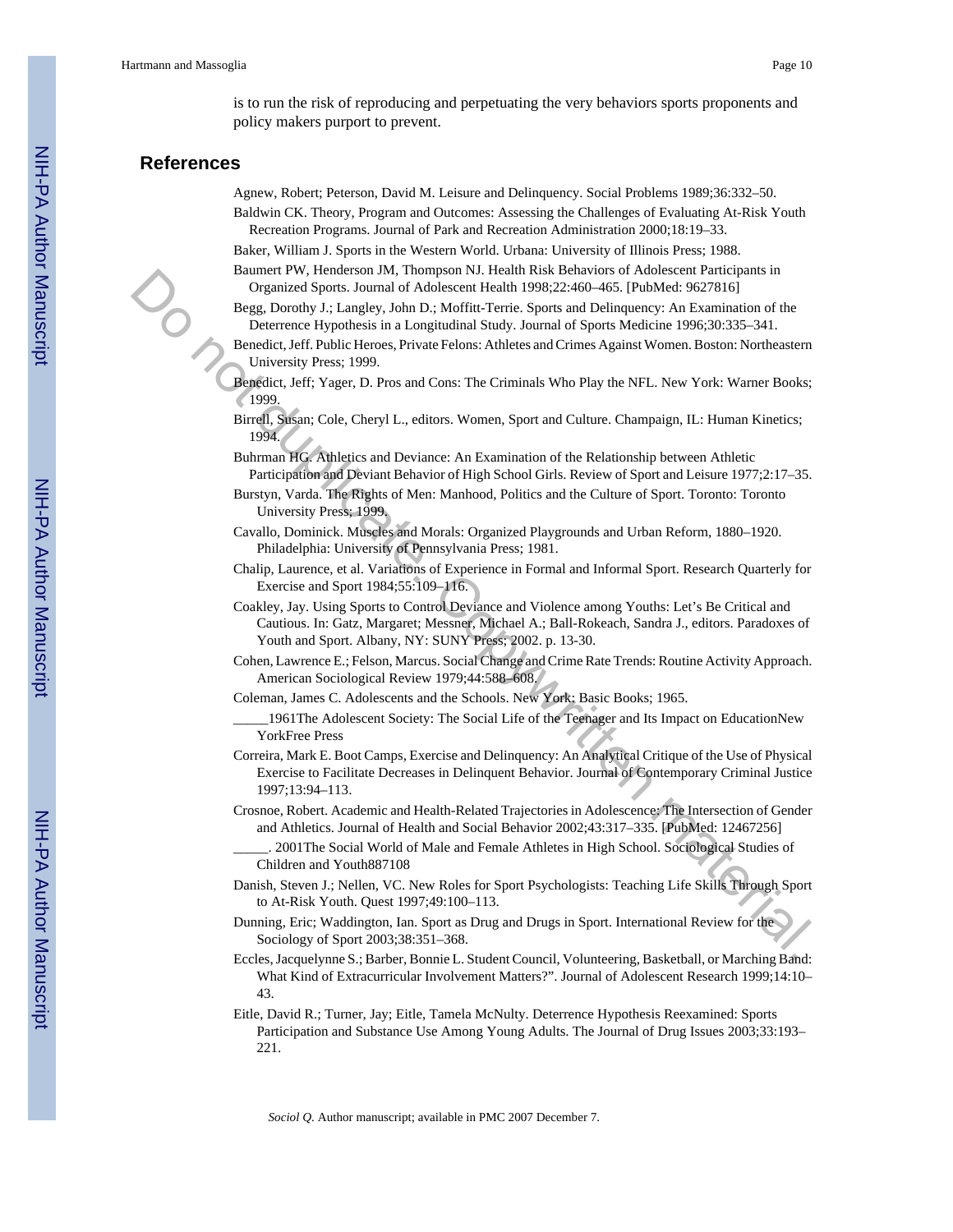- Eitle, Tamela McNulty; Eitle, David J. Race, Cultural Capital, and the Educational Effects of Participation in Sports. Sociology of Education 2002;75:123–146.
- Eitzen, D Stanley. Fair and Foul: Beyond the Myths and Paradoxes of Sport. Second Edition. Latham, MA: Rowman and Littlefield; 2003.
- Elder, Glenn H, Jr. Life Course and Human Development. In: William, Damon, editor. Handbook of Child Psychology. New York: Wiley; 1998. p. 939-991.
- Ewing, March E.; Gano-Overway, Lori A.; Branta, Crystal F.; Seefeldt, Vern D. The Role of Sports in Youth Development. In: Gatz, Margaret; Messner, Michael A.; Ball-Rokeach, Sandra J., editors. Paradoxes of Youth and Sport. Albany: SUNY Press; 2002. p. 31-48.
- Fejgin, Naomi. Participation in High School Competitive Sports: A Subversion of School Mission or Contribution to Academic Goals?". Sociology of Sport Journal 1994;11:211–230.
- Fine, Gary Alan. With the Boys: Little League Baseball and Preadolescent Culture. Chicago: University of Chicago Press; 1987.
- Guest, Andrew; Schneider, Barbara. Adolesents' Extracurricular Participation in Context: The Mediating Effects of Schools, Communities and Identity. Sociology of Education 2003;76:89–109.
- Guttman, Allen. A Whole New Ball Game: An Interpretation of American Sports. Chapel Hill: University of North Carolina Press; 1988. regnative and remarkation in Figure and<br>one complete space and solicity of Space and School and Presidence Control and Presidence Control and Theorem Columbia and Presidence Control and Presidence Control and Theorem Scho
	- Hagan, John. Destiny and Drift: Subcultural Preferences, Status Attainments, and the Risks and Rewards of Youth. American Sociological Review 1991;56:567–582.
	- Hartmann, Douglas. Notes on Midnight Basketball and the Cultural Politics of Recreation, Race and At-Risk Urban Youth. Journal of Sport and Social Issues 2001;25:339–372.
	- Hartmann, Douglas. The Sanctity of Sunday Afternoon Football: Why Men Love Sports. Contexts 2003a; 2:13–21.
	- Hartmann, Douglas. Theorizing Sport as Social Intervention: A View from the Grassroots. Quest 2003b; 55:118–140.
	- Hirschi, Travis. Causes of Delinquency. Berkeley and Los Angeles: University of California Press; 1969.
	- Holland A, Andre T. Participation in Extracurricular Activities in Secondary School: What is Known, What Needs to Be Known. Review of Educational Research 1987;57:437–466.
	- Jacob, Brian A.; Lefgren, Lars. Are Idle Hands the Devil's Workshop? Incapacitation, Concentration, and Juvenile Crime. American Economic Review 2003;93:1560–1577.
	- Johnson, Monica Kirkpatrick. Family Roles and Work Values: Process of Selection and Change. Journal of Marriage and the Family 2005;67:352–69.
	- Kokotailo PK, Henry BC, Koscik PE, Fleming MF, Landry GL. Substance use and Other Health Risk Behaviors in Collegiate Athletes. Clinical Journal of Sports Medicine 1996;6:183–189.
	- Kreager, Derek A. Ph.D. Dissertation, Department of Sociology, University of Washington, Seattle. 2006. Killing Time: Peers, Violence, and the Informal Organization of Schools.
	- Landers DM, Landers DM. Socialization Via Interscholastic Athletics: Its Effect on Delinquency. Sociology of Education 1977;51:299–303.
	- Larson, Reed. "Youth Organization, Hobbies, and Sports as Developmental Contexts.". In: Silberstein, Rainer; Todt, Eberhard, editors. Adolescence in Context. New York: Springer-Verlag; 1994. p. 46-65.
	- Macleod, David I. Building Character in the American Boy: The Boy Scouts, YMCA, and Their Forerunners, 1870–1920. Madison: University of Wisconsin Press; 1983.
	- Mahoney, Joseph L. School Extracurricular Activity Participation as a Moderator in the Development of Antisocial Patterns. Child Development 2000;71:502–516. [PubMed: 10834480]
	- Messner, Michael A. Power at Play: Sport and the Problem of Masculinity. Boston: Beacon Press; 1992.
	- Messner, Michael A.; Stevens, Mark A. "Scoring without Consent: Confronting Male Athletes' Violence Against Women.". In: Gatz, M.; Messner, M.; Ball-Rokeach, S., editors. Paradoxes of Youth and Sport. Albany, NY: SUNY Press; 2002. p. 225-240.
	- Mortimer, Jeylan. Working and Growing Up in America. Cambridge, MA: Harvard University Press; 2003.
	- McCormick, Jane B.; Chalip, Laurence. Sport as Socialization: A Critique of Methodological Premises. Social Science Journal 1988;25:83–92.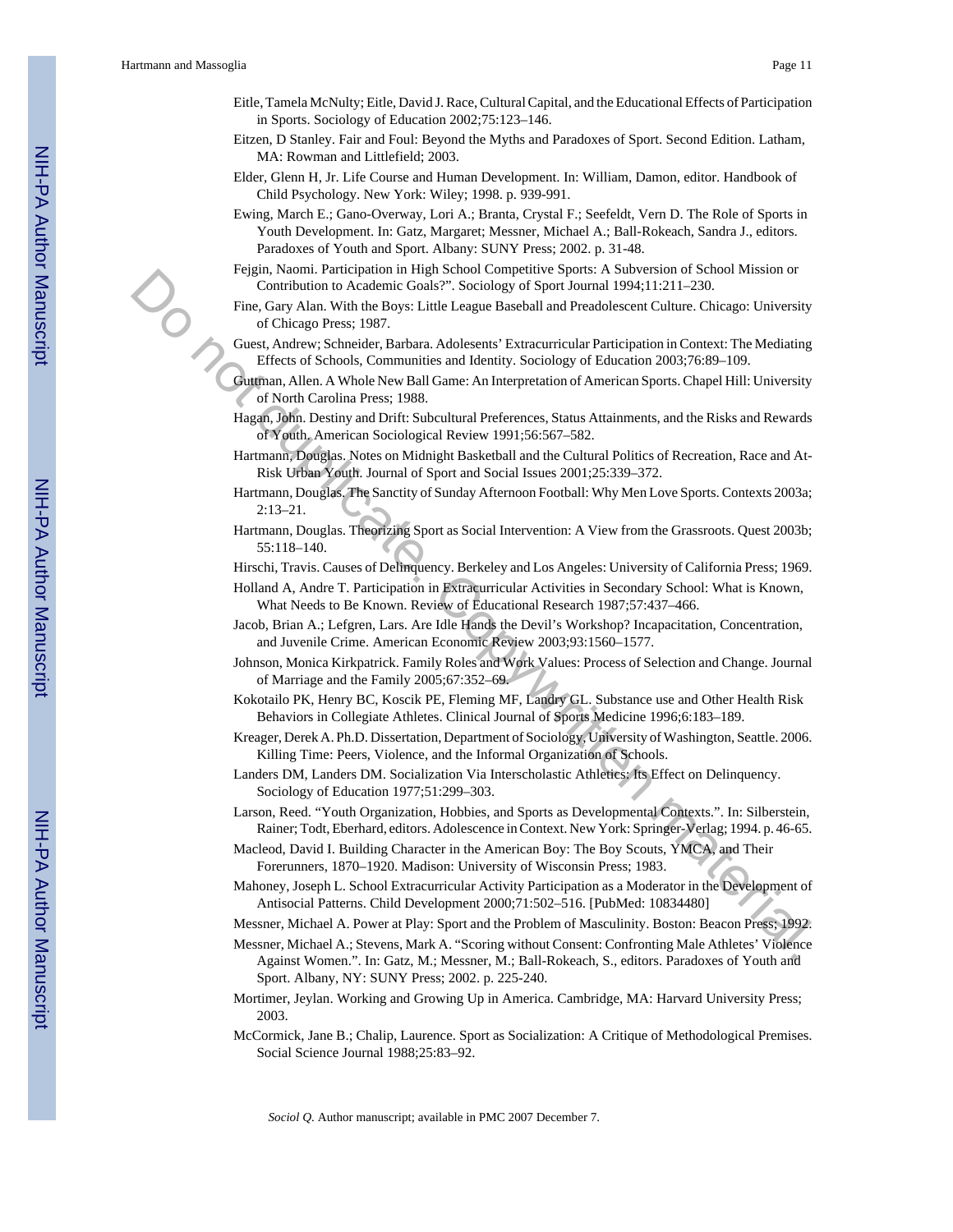- McNeal, Ralph B. Participation in High School Extracurricular Activities: Investigating School Effects. Social Science Quarterly 1999;80:291–309.
- Miller, Kathleen E.; Barnes, Grace M.; Sabo, Donald F.; Melnick, Merril J.; Farrell, Michael P. Anabolic-Androgenic Steroid Use and Other Adolescent Problem Behaviors: Rethinking the Male Athlete Assumption. Sociological Perspectives 2002;45:467–489.
- Miller, Kathleen E.; Sabo, Donald F.; Farrell, Michael P.; Barnes, Grace M.; Melnick, Merril J. Sports, Sexual Behavior, Contraceptive Use, and Pregnancy among Female and Male High School Students: Testing Cultural Resource Theory. Sociology of Sport Journal 1999;16:366–387. [PubMed: 12322496]
- Morris, Leesa; Sallybanks, Jo; Willis, Katie; Makkai, Toni. Austrailian Institute of Criminology, Trends and Issues in Crime and Criminal Justice, No. 249. 2003. "Sport, Physical Activity and Antisocial Behavior in Youth.". ISBN: 0817–8542.
- Mulvey, Edward P.; Arthur, Michael W.; Reppucci, N Dickon. "The Prevention of Juvenile Delinquency: A Review of the Research.". The Prevention Researcher 2004;4(2):6.www.tpronline.org
- National Federation of State High School Associations. Participation Survey. Indianapolis, IN.: 2004.
- Nattiv A, Puffer J. Lifestyles and Health Risks of Collegiate Athletes. Journal of Family Practioners 1991;33:585–590.
- Nichols, Geoff; Crow, Iain. Measuring the Impact of Crime Reduction: Interventions Involving Sports Activities for Young People. The Howard Journal of Criminal Justice 2004;43:267–283.
- Osgood, D Wayne; Wilson, Janet K.; O'Malley, Patrick M.; Bachman, Jerald G.; Johnston, Lloyd D. Routine Activities and Individual Deviant Behavior. American Sociological Review 1996;61:635– 655.
- Osgood, D Wayne; Anderson, Amy L. Unstructured Socializing and Rates of Delinquency. Criminology 2004;42:519–549.
- Page PM, Hammermeister J, Scanlan A, Gilbert L. Is School Sports Participation a Protective Factor against Adolescent Health Risk Behaviors?". Journal of Health Education 1998;29:186–192.
- Pitter, Robert; Andrews, David L. Serving America's Underserved Youth: Reflections on Sport and Recreation in an Emerging Social Problems Industry. Quest 1997;49:85–99.
- Reid, I., M. Tremblay, R. Pelletier, and S. MacKay. 1994. Canadian Youth: Does Activity Reduce Risk? An Analysis of the Impact and Benefits of Physical Activity/Recreation on Canadian Youth-at-Risk. Joint Initiative of the InterProvincial Sport and Recreation Council, the Fitness Directorate of Health Canada, and the Canadian Parks/Recreation Association. Band Vontin, Ballettiminal herican Research (Painten Mechanical Mechanical Mechanical Mechanical Mechanical Mechanical Mechanical Mechanical Mechanical Mechanical Mechanical Mechanical Mechanical Mechanical Mechanical Mec
	- Sabo, Donald. "Pigskin, Patrarchy, and Pain.". In: Messner; Sabo, editors. Sex, Violence and Power in Sport: Rethinking Masculinity. Freedom, CA: Crossing Press; 1994. p. 82-88.
	- Sabo, Donald; Melnick, Merrill J.; Vanfossen, Beth E. High School Athletic Participation and Postsecondary Educational and Occupational Mobility: A Focus on Race and Gender. Sociology of Sport Journal 1993;10:44–56.
	- Sampson, Robert; Laub, John. Crime in the Making: Pathways and Turning Points through Life. Cambridge, MA: Harvard University Press; 1993.
	- Schafer WE. Participation in Interscholastic Athletics and Delinquency: A Preliminary Study. Social Problems 1969;17:40–47.
	- Segrave, Jeffrey O. Delinquency and Athletics: Review and Reformulation. Journal of Sports Psychology 1980;2:82–89.
	- Segrave, Jeffrey O.; Chu, Donald. Athletics and Juvenile Delinquency. Review of Sport and Leisure 1978;3:1–24.
	- Sherman, Lawrence W. Denise C. Gottfredson, Doris L. MacKenzie, John Eck, Peter Reuter, and Shawn D. Bushway. 1998. Preventing Crime: What Works, What Doesn't, What's Promising. National Institute of Justice, Research in Brief, July.
	- Skolnick AA. Studies Raise Doubt about Benefits of Athletics Reducing Unhealthy Behavior among Adolescents. Journal of the American Medical Association 1993;270:798–799. [PubMed: 8340965]
	- Spreitzer, Elmer. Does Participation in Interscholastic Athletics Affect Adult Development? A Longitudinal Analysis of an 18–24 Age Cohort,". Youth and Society 1994;25:368–387.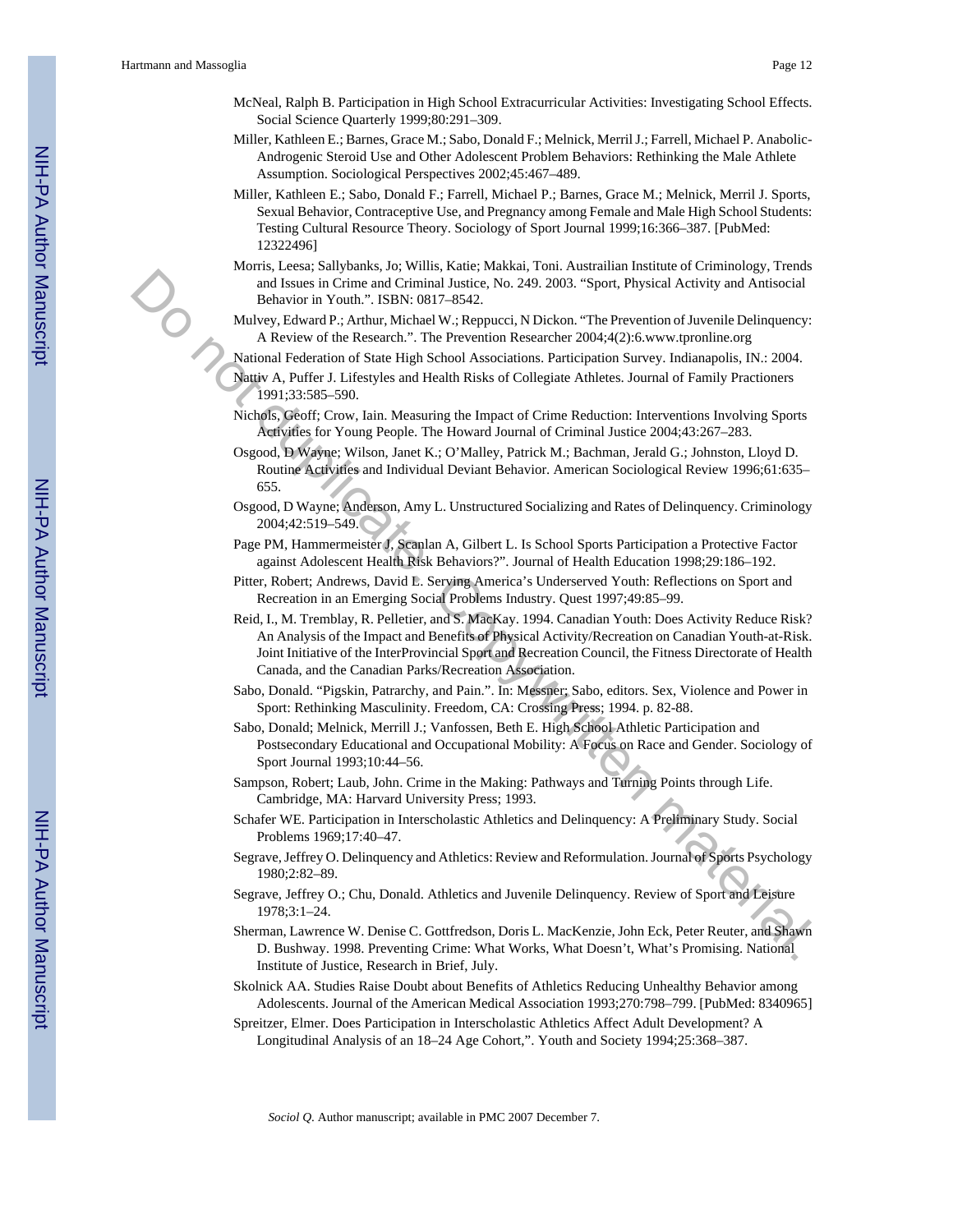- Staff, Jeremy; Uggen, Christopher. The Fruits of Good Work: Job Quality and Adolescent Deviance. Journal of Research in Crime and Delinquency 2003;40:263–90.
- Stark, Rodney; Kent, Lori; Finke, Roger. "Sports and Delinquency: Another Aspect of Moral Communities.". In: Hirschi, Travis; Gottfredson, Michael, editors. Positive Criminology. Beverly Hills: Sage; 1987. p. 115-124.
- Uggen, Christopher; Jennifer, Janikula. Volunteerism and Arrest in the Transition to Adulthood. Social Forces 1999;77:331–62.
- Warr, Mark. Parents, Peers, and Delinquency. Social Forces 1993;72:247–264.
- Witt, Peter A.; Crompton, John L. The Protective Factors Framework: A Key to Programming for Benefits and Evaluating Results. Journal of Park and Recreation Administration 1997;15:1–18.
- Christopher, Uggen. Class, Gender, and Arrest: An Intergenerational Analysis of Workplace Power and Control. Criminology 2000;38:101–28.
- United States Department of Education, National Center for Education Statistics. Public Elementary and Secondary Students, Staff, Schools, and School Districts: School Year 2002–03. Washington, DC: 2005. Contempter. Uggen. Class, Gender, and Arrest An Intergretational Analysis of Workington, Poster and<br>Contemptor. Uggen. Class, Gender, and Arrest An Intergretational Analysis of Workington, DC:<br>Contents, Southern Studientic
	- Zuckerman, Marvin. Behavioral Expressions and the Bio-Social Bases of Sensation Seeking. Cambridge: Cambridge University Press; 1994.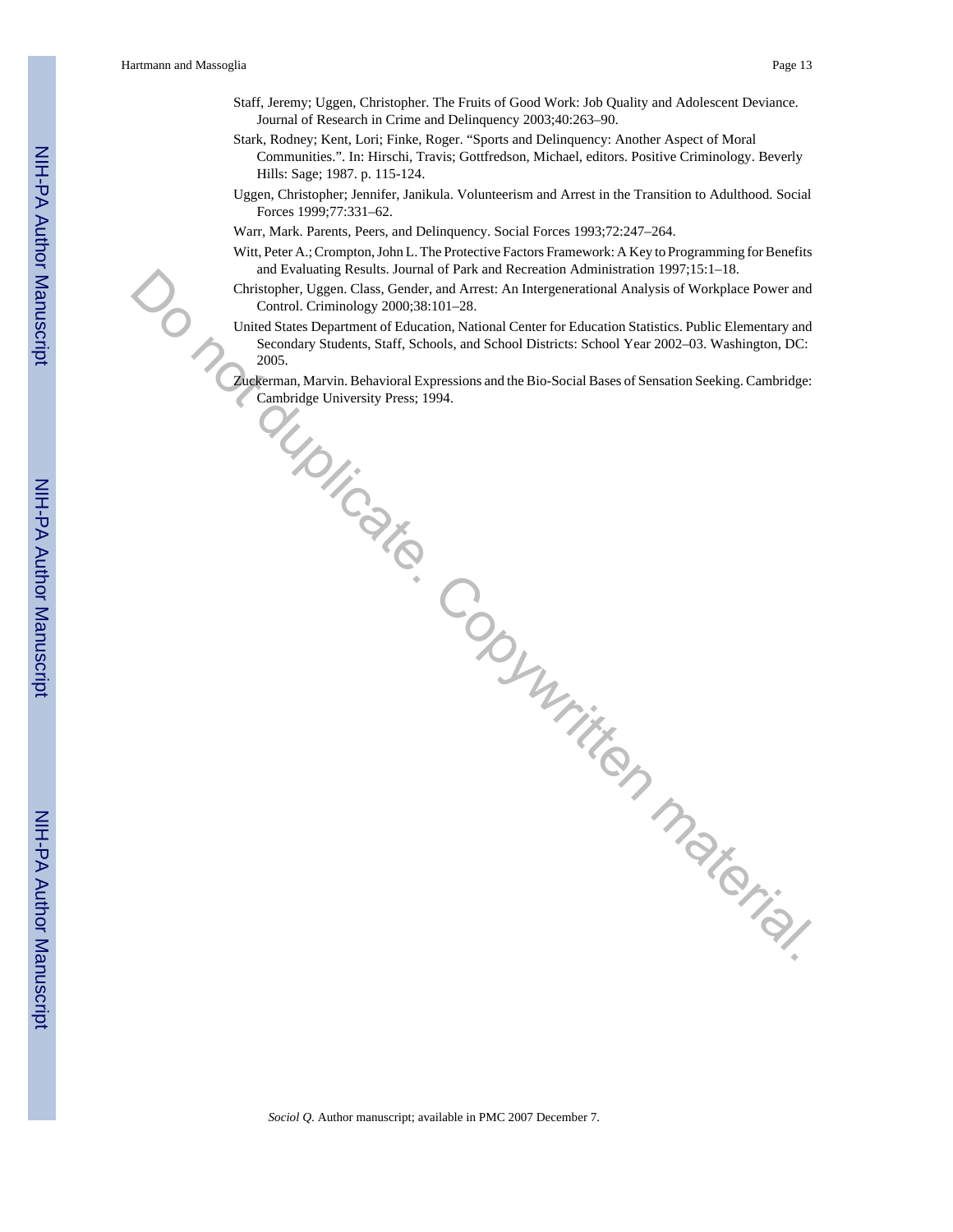#### **Table 1**

#### Descriptive Statistics

| <b>Variables</b>                                      | <b>Description</b>                                                                                                                                                                                | Coding                                                                                                                                                     | Mean | <b>Standard</b><br>Deviation |
|-------------------------------------------------------|---------------------------------------------------------------------------------------------------------------------------------------------------------------------------------------------------|------------------------------------------------------------------------------------------------------------------------------------------------------------|------|------------------------------|
| Controls<br>Female                                    | Self-reported sex of respondent                                                                                                                                                                   | $Male = 0$                                                                                                                                                 | 56%  | .50                          |
| White                                                 | Self-reported race of respondent                                                                                                                                                                  | Female=1<br>Other $=0$                                                                                                                                     | 75%  | .43                          |
| Marriage                                              | Does the respondent report being                                                                                                                                                                  | White=1<br>$0 = No$                                                                                                                                        | 46%  | .50                          |
| <b>Educational Attainment</b>                         | married?<br>Does the respondent report earning                                                                                                                                                    | $1 = Yes$<br>$0 = No$                                                                                                                                      | 38%  | .49                          |
| <b>Parents Educational Attainment</b>                 | at least an associate's degree?<br>Does either of the respondent's<br>parents report earning at least an                                                                                          | $1 = Yes$<br>$0 = No$<br>$1 = Yes$                                                                                                                         | 37%  | .48                          |
| Children                                              | associate's degree?<br>Does the respondent report having<br>any children?                                                                                                                         | $0 = No$<br>$1 = Yes$                                                                                                                                      | 56%  | .50                          |
| Employment                                            | Does the respondent report having a<br>job?                                                                                                                                                       | $0 = No$<br>$1 = Yes$                                                                                                                                      | 84%  | .37                          |
| Civic Orientation                                     | Does the respondent feel it is very or<br>extremely important to participate as<br>a citizen in the community<br>(measured when respondents where<br>18–19)?                                      | $0 = No$<br>$1 = Yes$                                                                                                                                      | 48%  | .50                          |
| Self Esteem                                           | I feel I have a number of good<br>qualities.                                                                                                                                                      | $1 =$ Strongly<br>Disagree<br>$2 = Disagree$<br>$3 = \text{Agree}$                                                                                         | 3.53 | .55                          |
| Workplace Socialization                               | How often do you get together with<br>people from work in your time off<br>the job?                                                                                                               | $4 =$ Strongly Agree<br>$1 =$ More than once a week<br>$2 =$ Once a week<br>$3 = 2$ or 3 times a month<br>$4 =$ Once a month<br>$5 =$ Several times a year | 5.10 | 1.67                         |
| <b>Control Orientation</b>                            | I have little control over the things<br>that happen to me.                                                                                                                                       | $6 =$ Rarely<br>$1 =$ Strongly<br>Disagree<br>$2 = Disagree$<br>$3 = \text{Agree}$                                                                         | 1.76 | .64                          |
| <b>Current Sports Participation</b>                   | Hours per week that the respondent<br>participates in athletic clubs and                                                                                                                          | $4 =$ Strongly Agree<br>$0-50$ Hours                                                                                                                       | 3.48 | 4.42                         |
| <b>High School Drunk Driving</b>                      | organizations<br>While in high school, did the<br>respondent drive after having too                                                                                                               | $0 = No$<br>$1 = Yes$                                                                                                                                      | 26%  | .44                          |
| High School Total Deviance                            | much to drink?<br>A composite indicator of high<br>school theft measuring whether the<br>respondent was involved in fights,<br>drinking, drinking and driving, and<br>theft while in high school. | $0 = No$<br>$1 = Yes$ for each act, range<br>$0 - 4.$                                                                                                      | 1.31 | 1.38                         |
| High School Theft                                     | While in high school, has the<br>respondent taken something from a<br>store without paying for it?                                                                                                | $0 = No$<br>$1 = Yes$                                                                                                                                      | 32%  | .47                          |
| <b>Financial Stability</b>                            | During the past year, what share of<br>your household living expenses<br>were you able to pay?                                                                                                    | $0 - 100\%$                                                                                                                                                | 92%  | 21.72                        |
| Deviance<br>General Delinquency Scale                 | How many times in the past year has<br>the respondent<br>-Been in a physical fight<br>-Driven drunk<br>-Shoplifted<br>-Sold or gave alcohol to minors                                             | $0, 1, 2, 3-4, 5+$ (for each<br>item)                                                                                                                      | 8.15 | 2.79<br>ぶ                    |
| Drunk Driving                                         | -Falsely called in sick<br>In the past year, has the respondent<br>driven after having too much to<br>drink?                                                                                      | $0 = No$<br>$1 = Yes$                                                                                                                                      | 21%  | .41                          |
| Shoplifted                                            | In the past year, has the respondent<br>taken something from a store<br>without paying for it?                                                                                                    | $0 = No$<br>$1 = Yes$                                                                                                                                      | 5%   | .21                          |
| <b>High School Sports Indicators</b><br>Participation | Did the respondent participate on a<br>school varsity or junior sports team?                                                                                                                      | $0 = No$<br>$1 = Yes$                                                                                                                                      | 46%  | .50                          |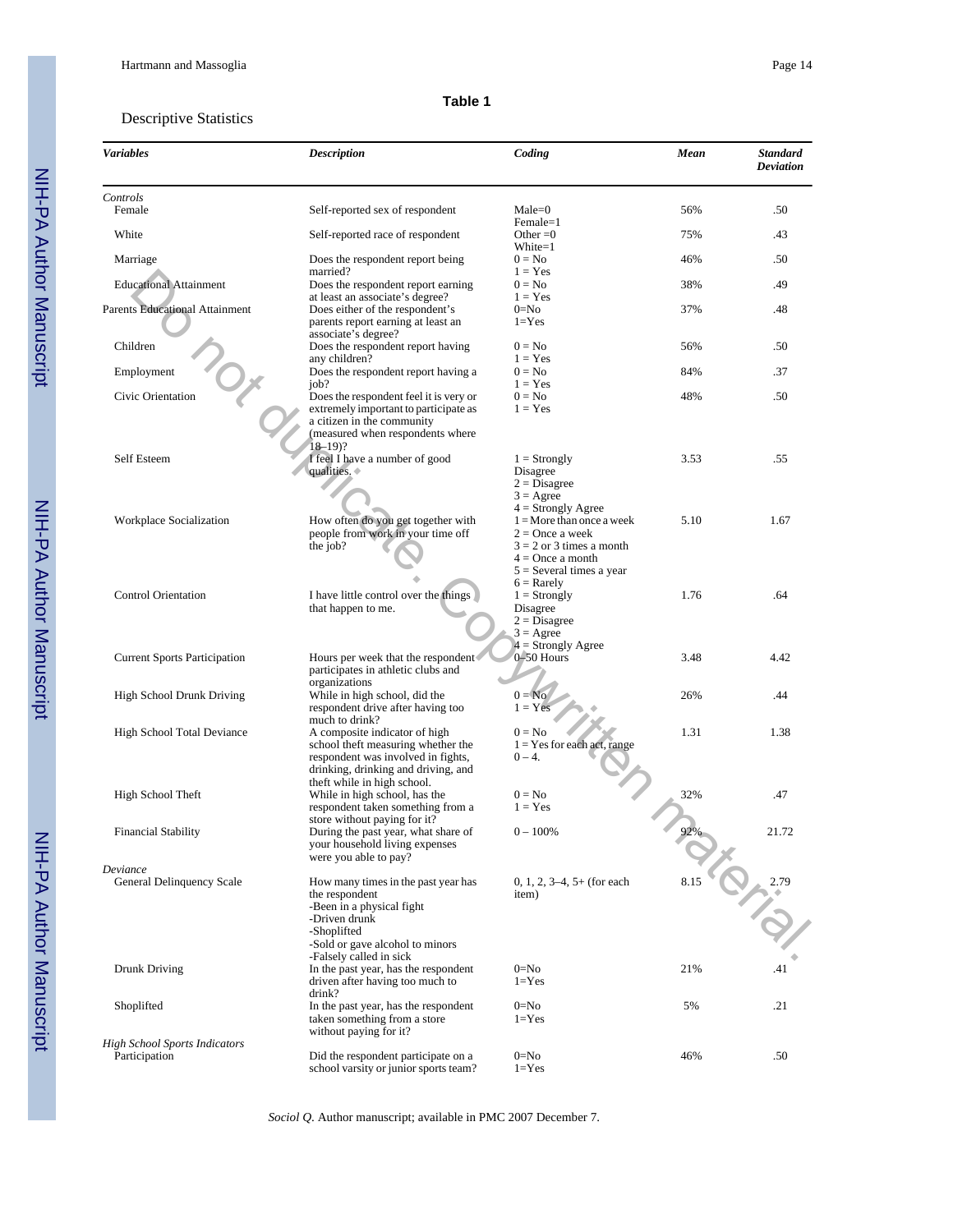Hartmann and Massoglia Page 15

| <b>Variables</b>  | <b>Description</b>                                                                  | Coding                                                                          | Mean | <b>Standard</b><br><b>Deviation</b> |
|-------------------|-------------------------------------------------------------------------------------|---------------------------------------------------------------------------------|------|-------------------------------------|
| Time in Sports    | How many years did the respondent<br>participate in sports while in High<br>School? | 0, 1, 2, 3, 4<br>years                                                          | 1.48 | 1.72                                |
| Sports Importance | How important where playing sports<br>while in high school?                         | $l = Did not play, not at all$<br>$2=$ Somewhat<br>$3=$ Very<br>$4 =$ Extremely | 1.29 | 1.50                                |

Do not duplicate. Copywritten material.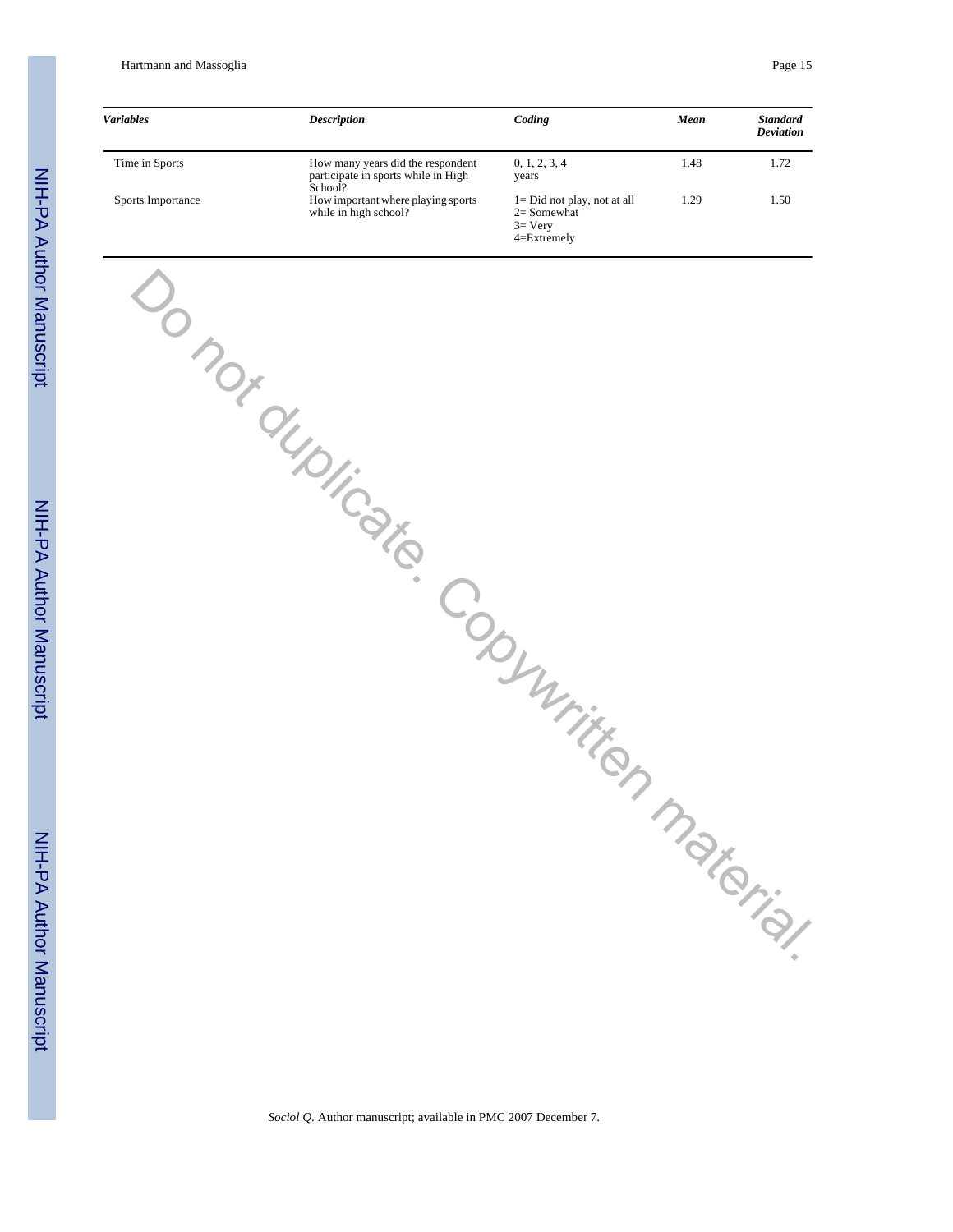# NIH-PA Author Manuscript NIH-PA Author Manuscript

NIH-PA Author Manuscript NIH-PA Author Manuscript

| Table 2                                                                                     |  |
|---------------------------------------------------------------------------------------------|--|
| Regression Estimates: The Effects of High School Sports on General Delinquency in Adulthood |  |

| <b>Variables</b>                                                                                                                                                                                                                                                                                                                                                         | Model 1                                                                                                                                                                                                                | Model 2                                                                                                                                                                                                                 | <b>Model 3</b>                                                                                                                                                                                                         |
|--------------------------------------------------------------------------------------------------------------------------------------------------------------------------------------------------------------------------------------------------------------------------------------------------------------------------------------------------------------------------|------------------------------------------------------------------------------------------------------------------------------------------------------------------------------------------------------------------------|-------------------------------------------------------------------------------------------------------------------------------------------------------------------------------------------------------------------------|------------------------------------------------------------------------------------------------------------------------------------------------------------------------------------------------------------------------|
| Female<br>White<br>Marriage<br>Parents Educational Attainment<br><b>Educational Attainment</b><br>Children<br>Employment<br>Civic Orientation<br><b>High School Total Deviance</b><br><b>Control Orientation</b><br>Self Esteem<br><b>Current Recreational Activities</b><br><b>Sports Participation</b><br>Sports Importance<br>Time in Sports<br>Intercept<br>R-Square | $-.063(.19)$<br>$-.222(.28)$<br>$-.665(.24)$<br>$-.290(.24)$<br>$-.259(.25)$<br>$.324(.25)_{**}$<br>.952(.30)<br>$-.264(.22)$<br>.620(.08)<br>.243(.18)<br>$-.206(.21)$<br>.098(.02)<br>.122(.22)<br>1.090(.99)<br>.22 | $-.015(.21)$<br>$-.186(.25)$<br>$-.673(.22)$<br>$-.247(.23)$<br>$-.221(.24)$<br>.321 $(.23)_{**}$<br>.949(.29)<br>$-.351(.21)$<br>.652(.08)<br>.248(.18)<br>$-.214(.20)$<br>.096(.02)<br>.062(.07)<br>.998 (.94)<br>.23 | $-.029(.22)$<br>$-.189(.24)$<br>$-.665(.22)$<br>$-.228(.23)$<br>$-.251(.14)$<br>$.343(.23)_{**}$<br>.961(.28)<br>$-.359(.20)$<br>.659(.07)<br>.242(.18)<br>$-.210(.20)$<br>.096(.02)<br>.064(.06)<br>.970 (.94)<br>.23 |
| **<br>p < 0.05                                                                                                                                                                                                                                                                                                                                                           |                                                                                                                                                                                                                        | duplicate. Copyrighten material.                                                                                                                                                                                        |                                                                                                                                                                                                                        |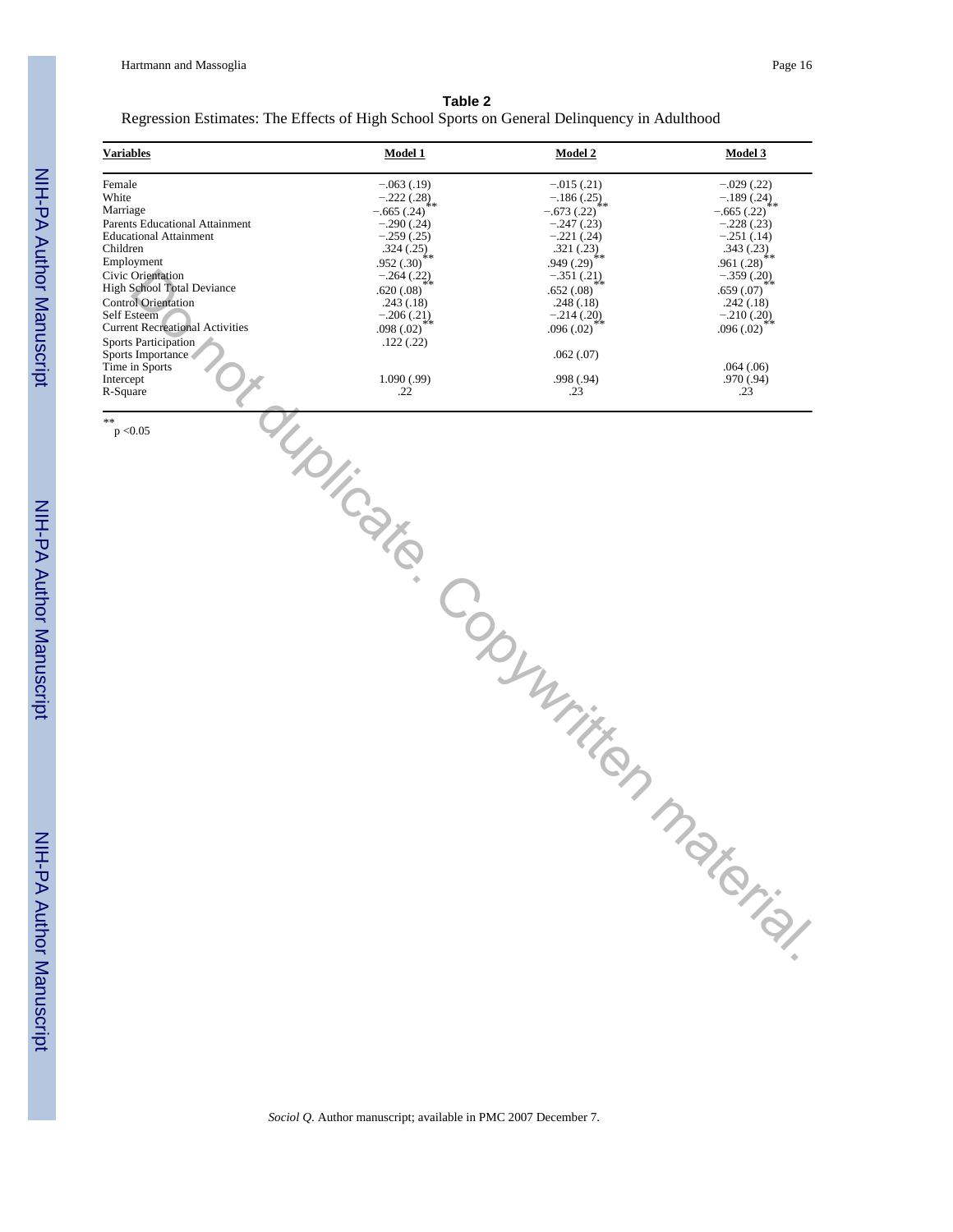| Table 3                                                                                      |
|----------------------------------------------------------------------------------------------|
| Logistic Regression Estimates: The Effects of High School Sports on Shoplifting in Adulthood |
|                                                                                              |

| <b>Variables</b>                                                                                                                                                                                                                                                                                                                                             | <b>Model 1</b>                                                                                                                                                                                                                                | <b>Model 2</b>                                                                                                                                                                                                                     | Model 3                                                                                                                                                                                                                              |
|--------------------------------------------------------------------------------------------------------------------------------------------------------------------------------------------------------------------------------------------------------------------------------------------------------------------------------------------------------------|-----------------------------------------------------------------------------------------------------------------------------------------------------------------------------------------------------------------------------------------------|------------------------------------------------------------------------------------------------------------------------------------------------------------------------------------------------------------------------------------|--------------------------------------------------------------------------------------------------------------------------------------------------------------------------------------------------------------------------------------|
| Female<br>White<br>Marriage<br>Parents Educational Attainment<br><b>Educational Attainment</b><br>Children<br>Employment<br>Civic Orientation<br><b>Financial Stability</b><br>High School Theft<br>Control Orientation<br>Self Esteem<br><b>Current Recreational Activities</b><br>Sports Participation<br>Sports Importance<br>Time in Sports<br>Intercept | .553 (.48)<br>$-.580(.51)_{**}$<br>$-.787(.39)$<br>$-0.409(0.52)$<br>.579(.54)<br>$-.568(.52)$<br>$-.739(.58)_{**}$<br>$-1.471(.58)$<br>$-.011(.008)$<br>.701(.35)<br>$-.131(.36)$<br>$-.204(.34)$<br>.035(.03)<br>$-.347(.49)$<br>.099(1.68) | .054(.38)<br>$-695(41)$<br>$-.794(.38)$<br>$-.117(.44)$<br>.488(.43)<br>$-.398(.43)$<br>$-493(.50)_{**}$<br>$-1.37+(.48)$<br>$-.009(.007)$<br>.679(.34)<br>$-.112(.33)$<br>$-.205(.33)$<br>.041(.03)<br>$-.301(.15)$<br>.247(1.56) | .055(.39)<br>$-.646(.42)$<br>$-.779(.38)$<br>$-.087(.44)$<br>.527(.45)<br>$-.415(.43)$<br>$-.509(.50)_{**}$<br>$-1.383(.48)$<br>$-.010(.007)$<br>.704(.32)<br>$-.143(.33)$<br>$-179(.33)$<br>.039(.03)<br>$-.279(.14)$<br>.217(1.54) |
| $-2$ log likelihood                                                                                                                                                                                                                                                                                                                                          | 170.75                                                                                                                                                                                                                                        | 228.96                                                                                                                                                                                                                             | 228.58                                                                                                                                                                                                                               |
| **<br>p < 0.05                                                                                                                                                                                                                                                                                                                                               | IDI-Cate                                                                                                                                                                                                                                      | Copyright material                                                                                                                                                                                                                 |                                                                                                                                                                                                                                      |